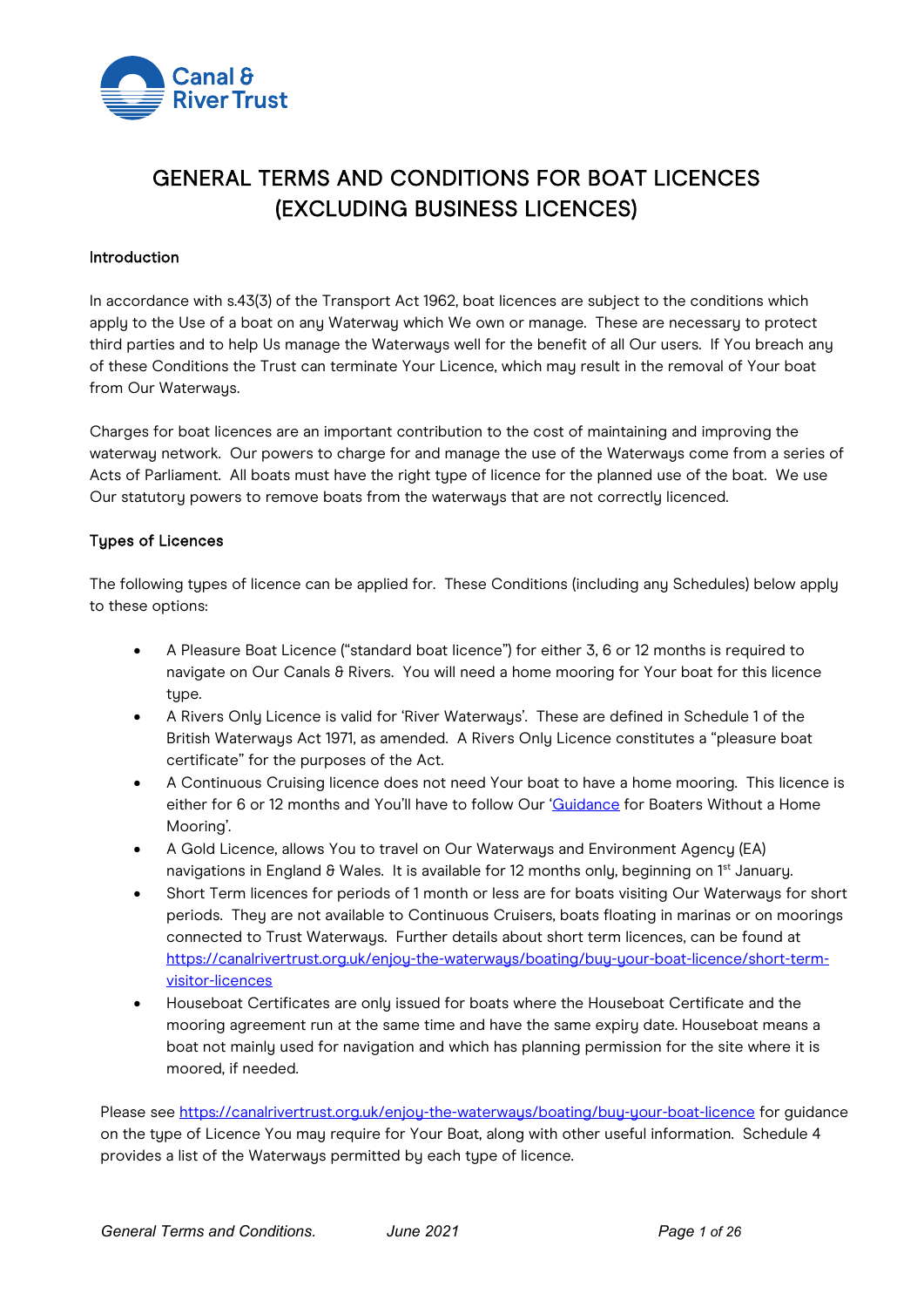We shall process Your personal information in a variety of ways under the Application and Licence as set out in Our privacy policy notice (including the privacy schedules to the notice) and in accordance with the Data Protection Act 2018. Further details can be found at [https://canalrivertrust.org.uk/cookie-and](https://canalrivertrust.org.uk/cookie-and-privacy-policy)privacu-policu

## 1. Definitions and application

- 1.1. 'Air Draught' means the distance from the surface of the water to the highest point on the Boat.
- 1.2. 'Application' means Your boat licence application form, completed online, by phone or handwritten, for the Licence.
- 1.3. 'Boat' means the vessel named in Your Application or renewal form for a Licence and the name and index number will appear on the Licence. The 'Boat' includes any Tender to the Boat.
- 1.4. 'Boat Beam' means the width overall of the boat. This includes permanently fixed fenders as reasonably needed to be used when the Boat is moored or moving. It also includes any bowsprits, boarding ladders, davits including their loads, out drives, rudders, anchors, pulpits, push pits and any other extensions of the Boat.
- 1.5. 'Boat's Dimensions' means the measurements of Your Boat, including Air Draught, Boat Beam, Boat Length and Boat Draught.
- 1.6. 'Boat Draught' means the distance from the surface of the water to the deepest part of the Boat.
- 1.7. 'Boat Length' means the length overall of the Boat. This includes permanently fixed fenders as reasonably needed to be used when the Boat is moored or moving. It also includes any bowsprits, boarding ladders, davits including their loads, out drives, rudders, anchors, pulpits, push pits and any other extensions of the Boat.
- 1.8. 'Conditions' means these general terms and conditions, including the schedules.
- 1.9. 'Continuous Cruiser' means a boater who has a Licence for a Boat without a Home Mooring (see condition 5.4).
- 1.10. 'Cruise' or 'Cruising' means, where a Boat is used without a Home Mooring, using a Boat bona fide for navigation in accordance with the British Waterways Act 1995. The Trust's Guidance for Boaters without a Home Mooring is contained in Schedule 1 and explains the Trust's understanding of what is required to comply with the British Waterways Act 1995.
- 1.11. 'Home Mooring' is a mooring or other place that will be available for the Boat throughout the period of the Licence. We must be satisfied that the Boat can be reasonably and lawfully kept there when not being used for cruising.
- 1.12. 'Licence' means the boat licence issued to You by the Trust, after Your Application. These Conditions apply to the Licence.
- 1.13. 'Licence Holder' means the successful applicant for a Licence.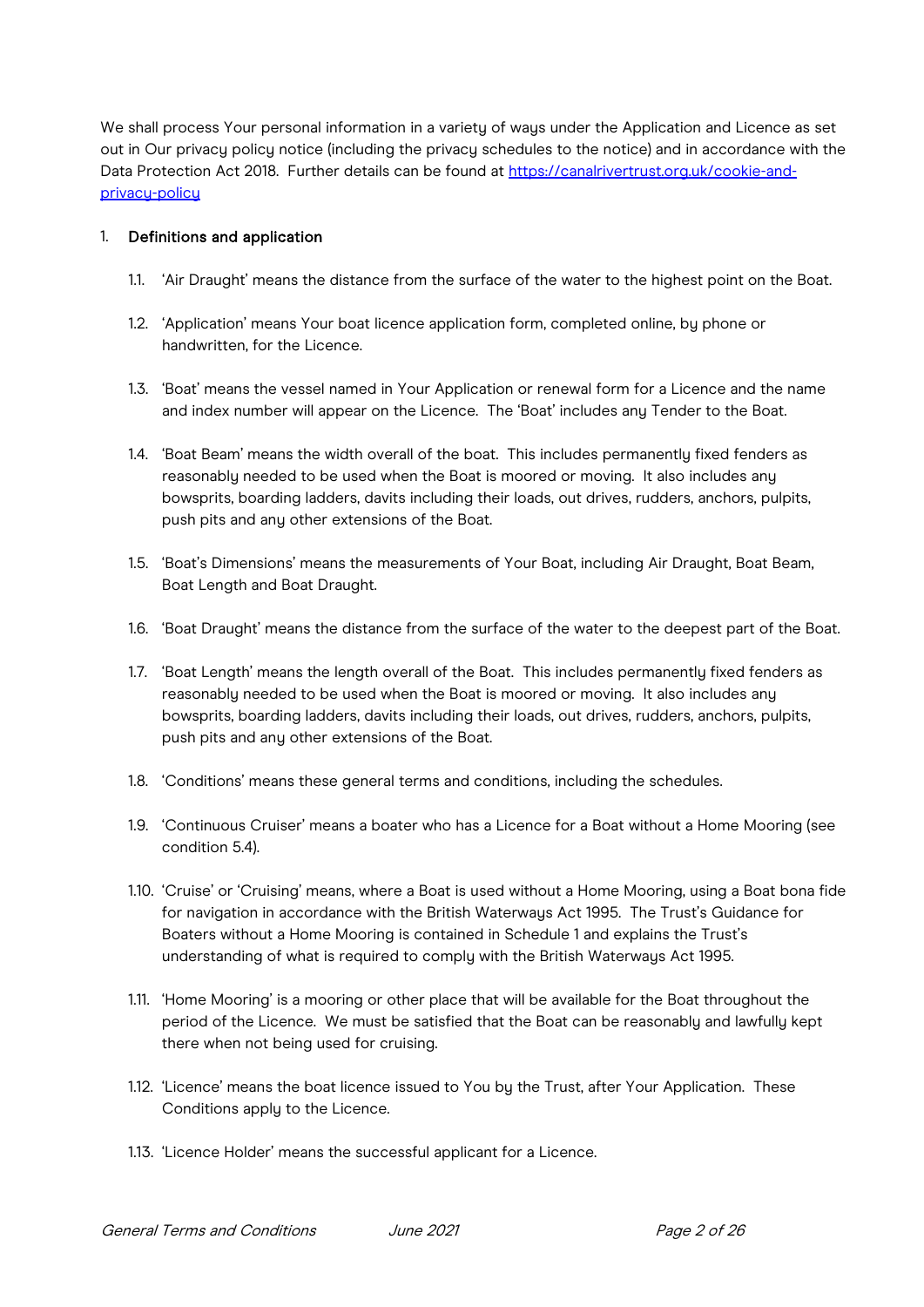- 1.14. 'Licence Fee' means the amount paid by You to the Trust for the Licence. Licence fees may be changed from time to time, and such fees are published on [www.canalrivertrust.org.uk/licensing](http://www.canalrivertrust.org.uk/licensing)
- 1.15. 'Portable' means that the Boat's normal crew can, without mechanical help, launch the Boat and take it out of the water. Examples of Portable Boats include rowing boats, dinghies, canoes and light inflatable boats.
- 1.16. 'Powered' means that a boat has some form of mechanical propulsion. 'Unpowered Boats' are boats that are propelled by human, wind or animal force. A boat that is normally towed by a powered boat is defined as Powered.
- 1.17. 'Tender' means one small boat (not more than 3 metres long) that is carried on, or towed by, the 'Boat'. A Tender can only be used to go to and from the Boat whilst in sight of the Boat.
- 1.18. 'You', 'Your', or 'Yours (including lower case equivalent)' means the Licence Holder(s) who completes the Application or renewal form. Where a Licence is issued to more than one person for the Boat the obligations and liabilities under these Conditions will apply to such persons on the basis that their liability is joint and several.
- 1.19. 'Waterway' or 'Waterways' means any waterway(s) owned or managed by Us, and includes any navigable branches or arms, marinas, docks or basins and any land held or used by Us in connection with the Waterway(s).
- 1.20. 'We', 'Us', 'Our' or 'the Trust' means Canal & River Trust and any employee or other person approved by Canal & River Trust to act for or on behalf of it.

## 2. Declaration

- 2.1. When completing Your Application, You must provide true and accurate information, to the best of Your knowledge and belief. This includes information about:
	- 2.1.1. the Boat's insurance (see Condition 7);
	- 2.1.2. the Boat's Boat Safety status;
	- 2.1.3. the Boat's owners and keepers (see Condition 4.6 and 4.7);
	- 2.1.4. the Boat's Dimensions;
	- 2.1.5. the Boat's propulsion system;
	- 2.1.6. the Boat's Home Mooring;
	- 2.1.7. whether the Boat is 'Portable';
	- 2.1.8. whether the Boat has a special status e.g. Butty, Historic, etc; and
	- 2.1.9. Your personal details.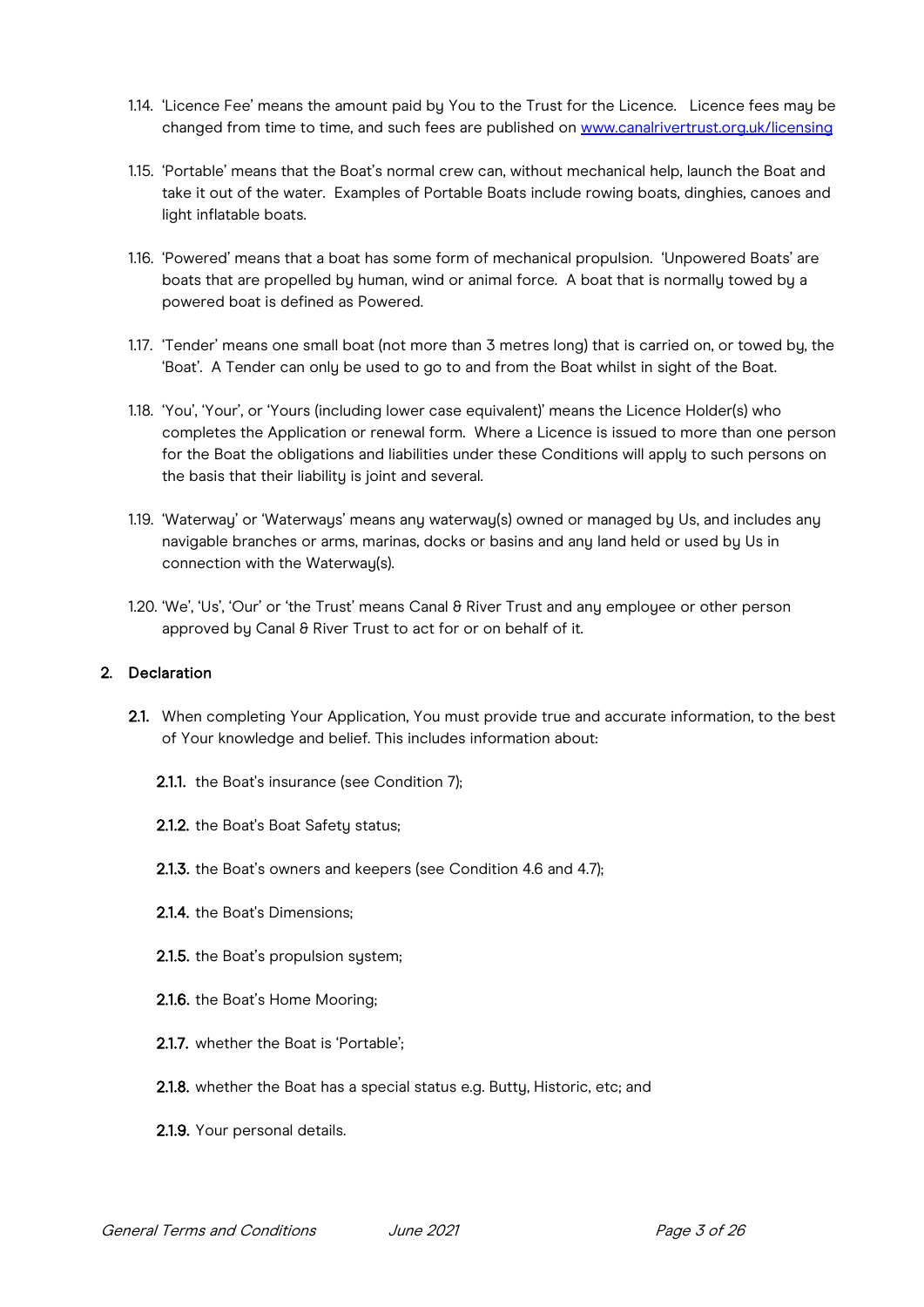- 2.2. If we believe you made a deliberate false declaration in Your Application, we may ask you to provide correct information. A false declaration may be made by omission. We may ask you for outstanding documentation. We will tell you how long you have to provide it.
- 2.3. If Your false declaration resulted in You having an incorrect licence, You will need to pay for the correct licence. If the correct licence is more expensive, You will pay the difference for time on the Waterway with the incorrect licence.

# 3. Use of the Boat

- 3.1. The Licence allows You to use the Boat in any Waterway in accordance with these Conditions. These apply to the Standard Licence, River Only Licence, Continuous Cruising Licence, Gold Licence and Short-Term Licence.
- 3.2. The Licence does not give a right to moor that is enough to meet the requirement in the British Waterways Act 1995 for the boat to have a Home Mooring. You should be aware that:
	- 3.2.1. There are no public law provisions concerning moorings along the Trust's canals. This is entirely managed by the Trust as property owner.
	- 3.2.2. Moorings along the towpath, other than those designated for use by long-term permit holders only, are available for boaters to use subject to conditions. As a landowner, the Trust may impose further conditions over and above those within the Conditions.
	- 3.2.3. The maximum period that boaters can moor in one location (when not at the boater's Home Mooring or when the Boat is not lawfully moored at another mooring site) is 14 days. Where notices indicate a shorter period, boaters must comply with these local restrictions.
	- 3.2.4. The Trust provides visitor moorings at popular destinations or access points. Time limits on these moorings will generally be less than 14 days, and may be as little as a few hours in particularly popular locations. Where notices indicate a shorter period, boaters must comply with these local restrictions.
	- 3.2.5.Visitor moorings are not provided for extended periods of use by boaters needing to stay in the same place for work or other domestic reasons. If You need to remain in an area, You should make arrangements with a local mooring provider.
	- **3.2.6.** The use of moorings may be subject to additional terms and additional charges. It is Your responsibility to check and comply with local mooring site terms and signage.
	- 3.2.7. A daily 'extended stay charge' may be payable if You stay for too long. In some cases We may use powers under s.8(5) of the British Waterways Act 1983 to move boats that are causing an obstruction. An overstaying boat is causing an obstruction at a mooring because other boats cannot use that mooring. If We do need to move the Boat, You agree to repay Our costs of this.
- 3.3. We only issue a Licence if We are satisfied that You either have a Home Mooring for the Boat or You will use the Boat as a Continuous Cruiser. We may verify any information You provide to Us about Your Home Mooring status/declaration with the Home Mooring provider. We will treat You as a Continuous Cruiser if You do not declare a Home Mooring for the Boat or if You decide to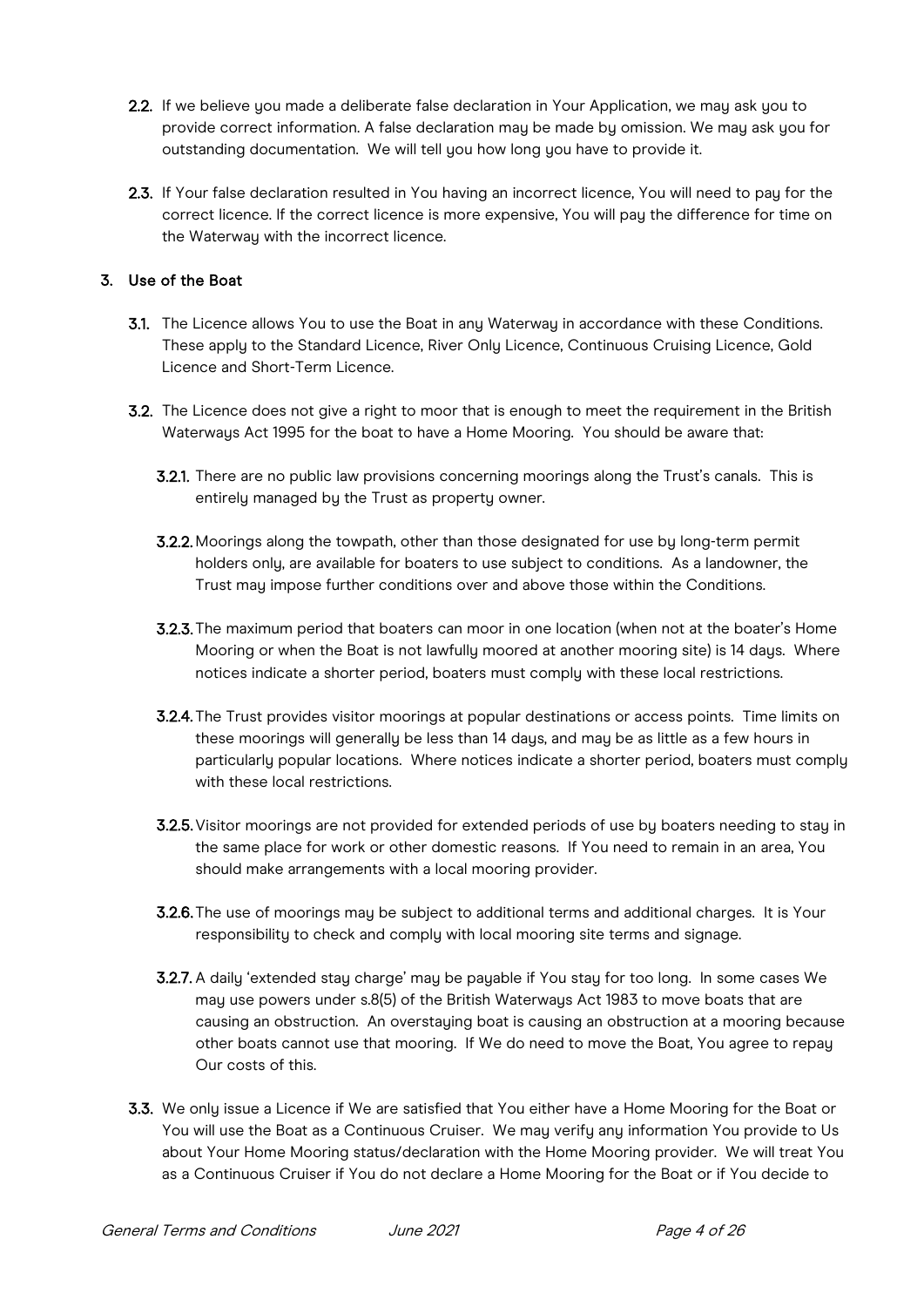no longer have a Home Mooring.

3.4. If You own property that adjoins a Waterway, having a Licence does not necessarily grant permission for You to use the water-space next to Your land as a Home Mooring. You will usually need Our permission to do this and in most cases You will be required to pay for the use of this water-space.

Go to<http://canalrivertrust.org.uk/boating/mooring/finding-ahome-mooring> for more information and an application form.

- 3.5. The Licence allows passage through the Anderton Boat Lift, Standedge Tunnel and the Ribble Link, subject to local booking conditions which may include the payment of a fee. Charges may apply for the use of other structures which require Our people to operate them. Details are advertised locally.
- 3.6. You must not crane the Boat into or out of any of Our Waterways without Our written permission, other than at a boatyard with appropriate facilities. This is to ensure relevant lifting regulations are met and to ensure the safety of other Waterway users.
- 3.7. Unpowered boats mau not navigate certain tunnels. Check the list at [www.canalrivertrust.org.uk/tunnels](http://www.canalrivertrust.org.uk/tunnels) or contact Our Customer Service Team on 03030 404040. Where You are permitted to navigate, We encourage the following precautions:
	- 3.7.1. where possible, navigate in groups of between three and six boats, at least one of which must be navigated by an experienced person;
	- 3.7.2. everuone on the Boat should be able to swim:
	- 3.7.3. everyone on the Boat should wear a life jacket, with a waterproof torch and whistle attached to it;
	- 3.7.4. the Boat must have adequate buoyancy; and
	- 3.7.5. You must display a securely fixed, bright white light showing forward.

#### 4. The Licence Holder, owner and controller

- 4.1. Except for Gold Licences, the Licence is personal to You in respect of the Boat. You cannot transfer the Licence to anyone in any circumstances or to another boat You may have. The Licence cannot be sold or given to anyone or be inherited by anyone.
- 4.2. The Boat may be used by others with the consent of the licence holder, as long as this is not for reward or promise of payment. This would require the Boat to have a business boat licence. You must ensure that anyone using the Boat is aware of and agrees to comply with these Conditions, and is covered by an appropriate insurance policy.
- 4.3. If You own a share of the Boat, all of the following requirements must be met:
	- 4.3.1. none of the share owners has any interest in the Boat other than for personal, pleasure use. This includes receipt or payment of a maintenance or housekeeping fee to or from any other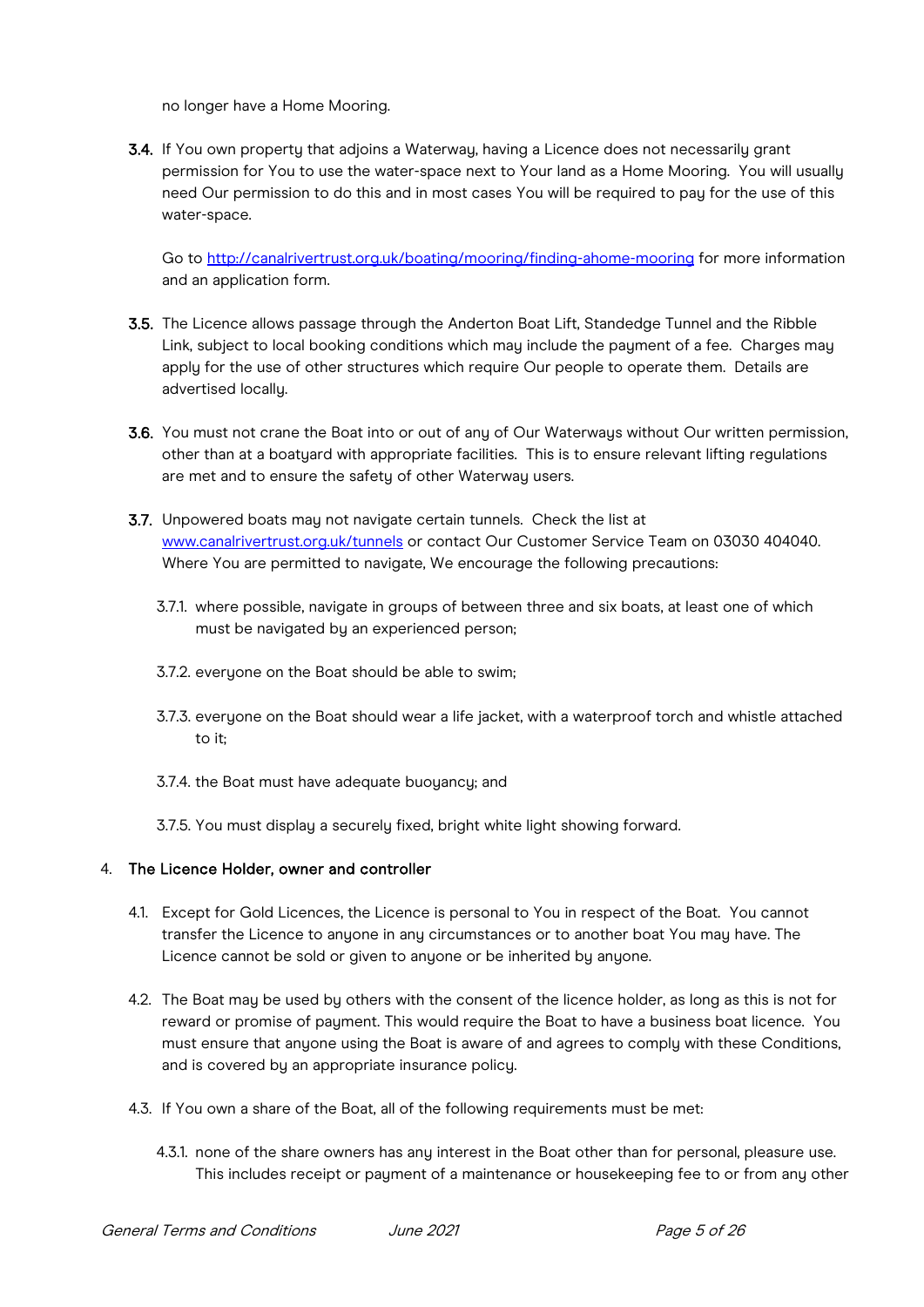owner or receipt of a benefit for Yourself or another in exchange for use of the Boat;

- 4.3.2. the Licence Holder, in consultation only with share owners, is responsible for all decisions relating to the control and administration of the Boat throughout the year. This includes determining where the Boat is berthed and who uses it when;
- 4.3.3. the Boat's livery does not display an association with any company engaged in a boat share business.
- 4.4. If any part of Condition 4.4 is not met. You must obtain a business boat licence.
- 4.5. You must let us know when You sell or transfer ownership of the Boat or change the licence holder or keeper of the boat. This must be done by completing the 'Change of Details' Form. This can be done on the online portal. The form can also be printed from our website and posted when complete. Please contact Customer Services if You need more help. The completed 'Change of Details' form must be returned to us within 21 days.
- 4.6. As the Licence Holder, if You do not do as Condition 4.6 requires, the Boat will remain licensed in Your name. You will continue to be responsible for it. This could include future Licence fees and any other costs and charges relating to the Boat.

#### 5. Boats with a Home Mooring

- 5.1. You must travel on a journey when You are away from Your Home Mooring. Your journey should be a genuine journey. It should start and end at Your Home Mooring. It does not have to be over a certain duration, distance or range, or follow a single direction. It cannot contain short, repeated movement in a small part of the Waterway for an extended period, unless You return to the Home Mooring between repeated trips. Each time You leave Your Home Mooring You start a new journey.
- 5.2. Whilst travelling Our Waterways when away from Your Home Mooring, You may only moor for periods of up to 14 days, or less where a local restriction applies.
- 5.3. You must tell Us in writing if Your Home Mooring changes or if You decide to no longer have a Home Mooring.

#### Boats without a Home Mooring or 'Continuous Cruisers' Boats

5.4 You must Cruise on Our Waterways in accordance with Schedule 1 and the British Waterways Act 1995.

#### 6. Boat Safety

- 6.1. The Boat must always comply with Boat Safety Scheme requirements.
- 6.2. When You apply for a Licence You must provide a current Boat Safety Certificate number, or declaration of exemption, for Your Boat. We may ask You to provide proof of Your exemption. Alternatively, You must provide Declaration of Conformity with the EU Recreational Craft Directive (RCD). An RCD Declaration must show the Boat's specifications and be under 4 years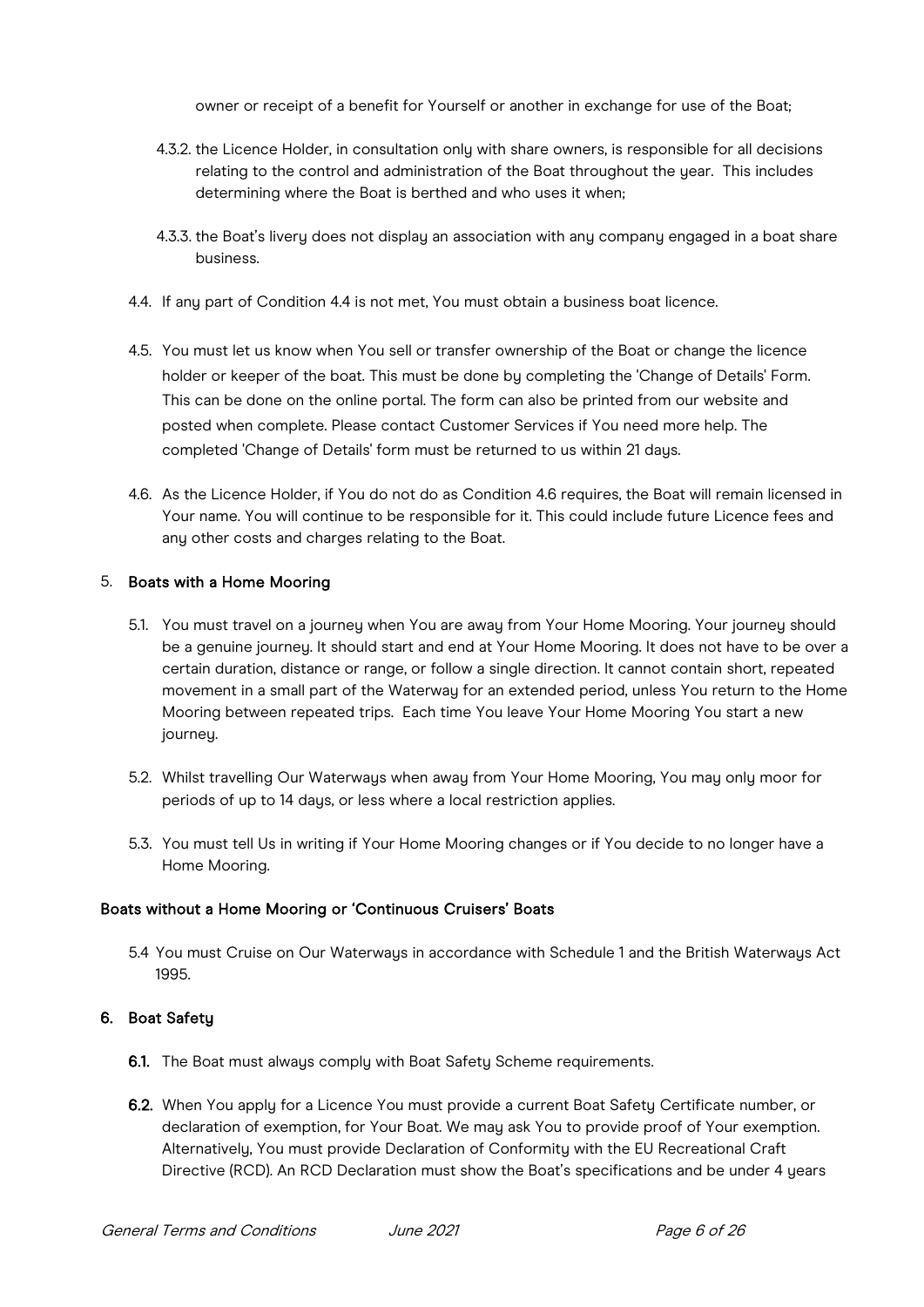old. For sailaways the RCD must be under 1 year old.

- 6.3. We may ask for further proof of Boat Safety Scheme exemption or compliance during Your licence period. Some examples of proof are current photos or videos or an inspection by an agreed examiner. Photos and videos must identify the Boat and show compliance or exemption. Any inspection must be satisfactory and documented by the examiner. All proof must be provided in an agreed, reasonable time. There may be other acceptable proof not listed here.
- 6.4. You must tell Us if Your Boat Safety Certificate or Exemption status changes. Please update Your details via the online portal or Our customer service team.
- 6.5. To protect the safety of everyone on the waterway, We may arrange to check Your Boat's fuel, gas, and electrical installations when We believe they are unsafe.
- 6.6. If the Boat does not carry any gas or fuel, has no electrical circuits and no domestic cooking, heating, refrigeration or lighting appliances, it might be exempt from the requirement to have a Boat Safety Certificate. Use the chart below to determine whether Your Boat is exempt from this evidence requirement.



# BOAT SAFETY: STANDARDS FOR CONSTRUCTION AND EQUIPMENT

[www.boatsafetyscheme.org](http://www.boatsafetyscheme.org/) ; email bss.enquiries@boatsafetyscheme.com, tel. 0333 202 1000

#### 7. Insurance

- 7.1. There must always be Boat insurance in place when You are on Our Waterways. It must be valid for the whole licence period. The insurance must cover anyone allowed to use the Boat. The insurance policy must cover the use of the Boat.
- 7.2. The insurance policy must cover any liability resulting in damage to any property or the death or injury of any person. It must provide third-party liability cover of at least £2million. It must be provided by a company authorised and regulated by the UK Financial Conduct Authority.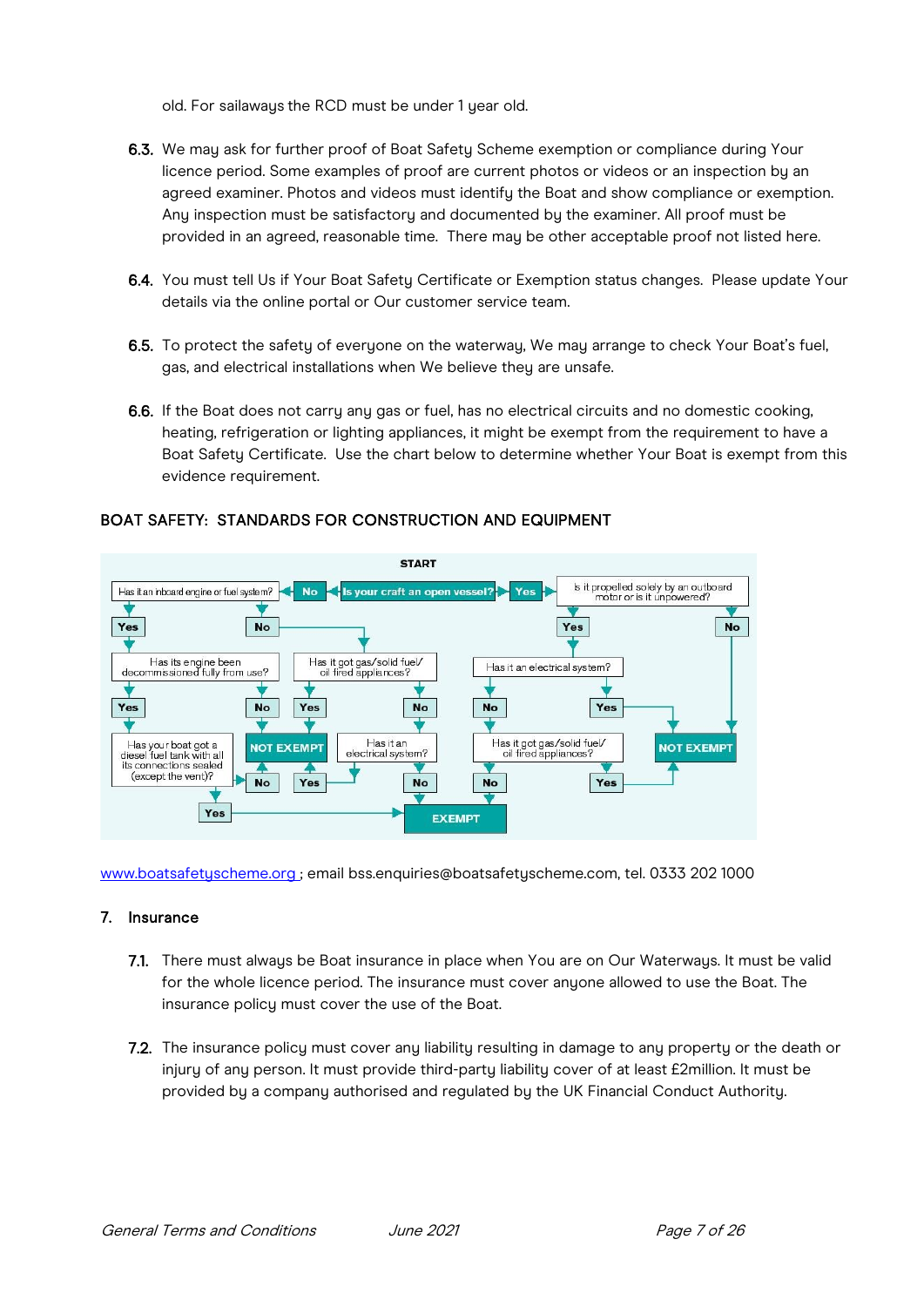- 7.3. When You apply for a Licence You must provide the name of Your insurance company, the policy number and expiry date. We may ask for a copy of the certificate or policy schedule.
- 7.4. After the Boat is Licensed, We may request a copy of the insurance policy or schedule. We may check with Your insurer that the policy is valid. We may also give information We hold about Your Boat to Your insurance company.
- 7.5. You will provide updated details if Your insurance policy runs out during the Licence period. Any new insurance policy must meet the same requirements as set out in Condition 7.1 and 7.2.

## 8. Payment

- 8.1. You shall pay the Licence Fee to the Trust as set out in these Conditions, and Schedule 2. Further useful guidance on the Licence Fee can be found in Schedule 2 and 3, also at [www.canalrivertrust.org.uk/licensing](http://www.canalrivertrust.org.uk/licensing)
- 8.2. The price of the Licence Fee is published and revised each year from 1st April and You agree to pay the amount due (including, if appropriate, any late payment charges). Schedule 2 sets out further details on the Licence Fees and Schedule 2 sets out further details on the payment terms.
- 8.3. The prompt payment rate applies for qualifying applications. The qualifying criteria are set out in Schedule 2.
- 8.4. A late payment charge of £150 applies for any boat which is on the Waterway unlicensed for more than one calendar month without a valid licence. If the Boat was not on the Waterway for the unlicensed period, You must provide satisfactory evidence of this. The late payment charge will be pauable in addition to the Licence Fee, which will be backdated to either the correct date that the Licence was needed or the end of the previous licence. The late payment charge is a fair reflection of the additional cost incurred by the Trust in collecting overdue licence fees.
- 8.5. If the Boat remains unlicensed on the Waterway for any period, including when the licence has expired or been terminated, We may charge You the pro rata equivalent of the Licence Fee for that period. This does not affect any other rights or claims We may have against You including any rights We may have for breach of these Conditions.
- 8.6. We may recover from You any reasonable costs, charges and/or expenses We may incur as a result of Your failure to comply with the Conditions. Examples of what We may recover from You include but are not limited to:

8.6.1. legal costs;

- 8.6.2. daily charges for staying longer than the maximum time allowed at any particular location;
- 8.6.3. other administrative charges. These are costs for Our and any of Our Contractors' time spent enforcing the Conditions, including costs for moving the Boat on the Waterway or removing the Boat from the Waterway;
- 8.6.4. all costs resulting from any third-party claims made against Us as a result of Your breach of the Conditions.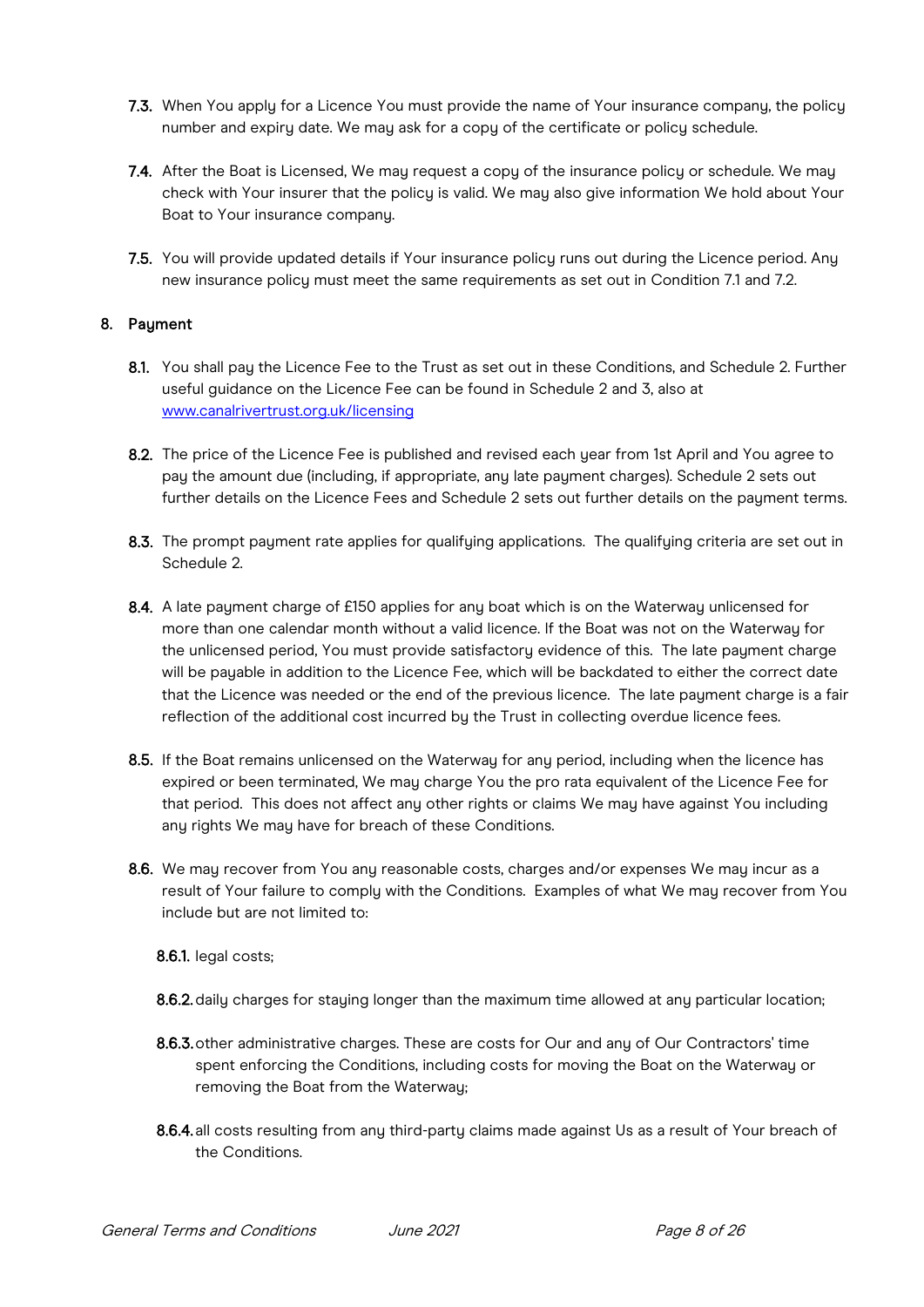## 9. Suitability of the Boat for the Waterway

- 9.1. The Boat should be fit for navigation on the Waterway where it is intended to be used.
- 9.2. You should take reasonable steps to ensure that Your Boat's Dimensions are suitable for the Waterway you will use.
- 9.3. You must make sure that Your Boat will pass through, under or over any structures You will use.
- 9.4. You must not cause, or be likely to cause, damage to the Waterway, structures, or any boat because of Your Boat's Dimensions.
- 9.5. Your Boat's Dimensions will not, or be likely to, obstruct the Waterway or hinder navigation.
- 9.6. Conditions 9.2-9.5 apply to the total dimension of two or more boats that are breasted-up, towing or otherwise connected.

#### 10. Your other obligations

- 10.1. Each boat registered for use on Our Waterways is given a unique index number that is linked to the Licence. You must display the Boat's name, index number and the Licence on both sides of the Boat so that they are always easily visible from the towpath or on the Waterway.
- 10.2. The index number must remain on the Boat at all times. Index numbers should not be removed when You sell the Boat.
- 10.3. If You cover the Boat for anu reason (e.g. during winter), You must paint or display the index number on the cover so that it can always be seen.
- 10.4. If, at any time, the Boat name, index number or Licence are not visible as per condition 10.1 We may place a sticker on the Boat or on any cover on the Boat showing the number, which must not be removed unless the number is displayed in another way.
- 10.5. Any Tender must be marked with 'Tender to (name and index number of the Boat)'.
- 10.6. If You need a replacement index number, licence, or plastic Licence Holder, You should visit <https://canalrivertrust.org.uk/enjoy-the-waterways/boating/boating-services/the-shop> or contact Our customer services team.
- 10.7. You must comply with relevant legislation, byelaws, and the navigation rules identified in condition 11. You must follow Our lawful directions (spoken or written, including signs). This includes signs that prohibit mooring or limit the mooring time at specific locations. Most navigation signs that You will see as You travel are self-explanatory. The Association of Inland Navigation Authorities publish a full set of the symbols and their meaning at:

https://aina.org.uk/wp-content/uploads/2018/04/Navigationsignsandsumbols.pdf

10.8. You must ensure that when the Boat is travelling on the Waterways there is always a competent person in charge of the Boat. No one should take over responsibility for handling the Boat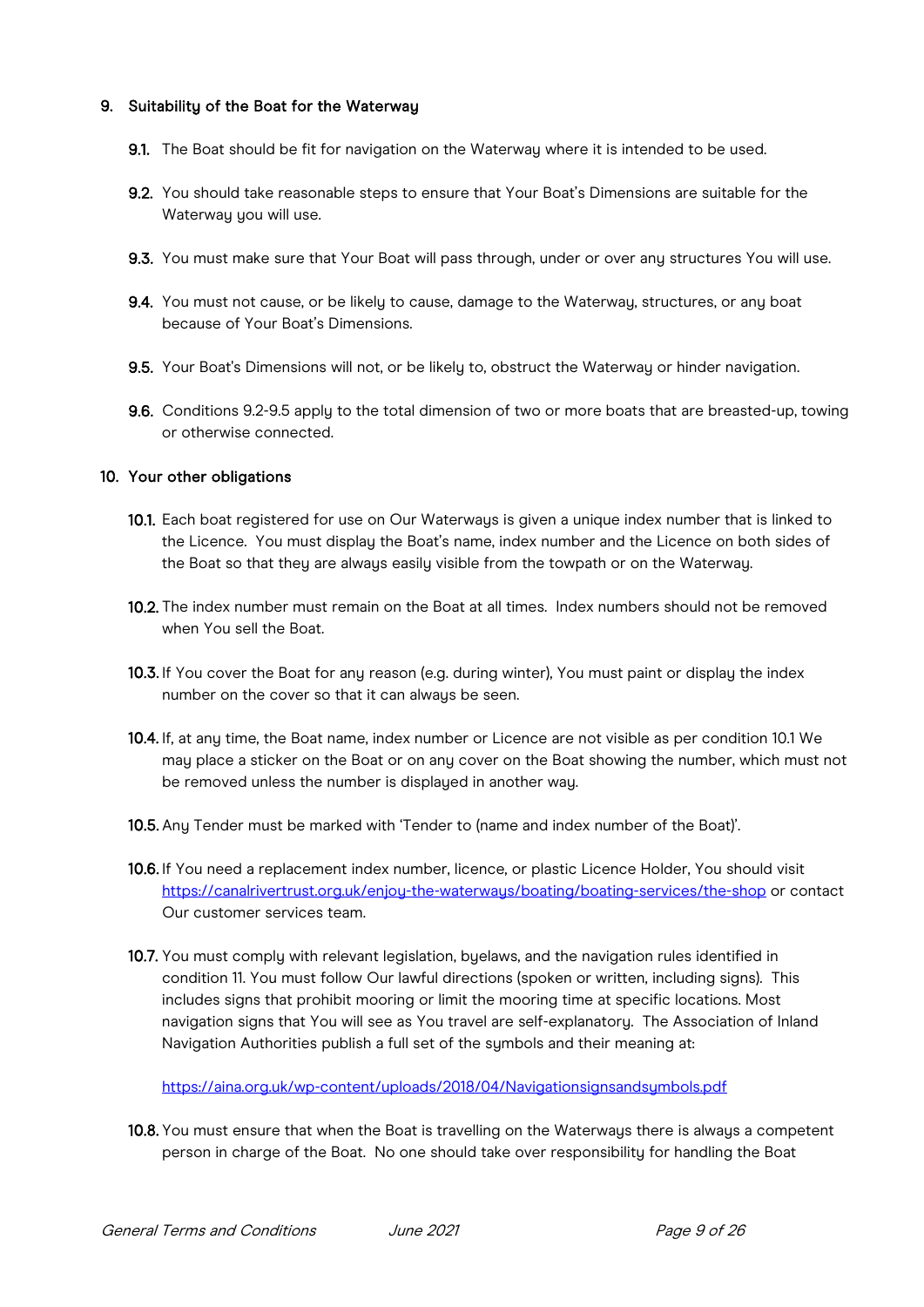without knowing what is involved.

- 10.9. Whilst the Boat is on the Waterway You must not do (or carelessly fail to do) or permit anything which will cause injury, damage or nuisance to Us or any person or their property. You accept responsibility for any such action caused or permitted by You or other occupants or users of the Boat. You will not be held responsible for events that are outside Your control if You have taken all reasonable steps to prevent such injury, damage or nuisance. You must:
	- 10.9.1. behave considerately towards others (boaters and other Waterway and towpath Users);
	- 10.9.2. not use any electricity generator, including the Boat's engine, at any mooring along the Waterway between 8pm and 8am, unless You are moored in isolation, out of earshot of other people. We do not intend this Condition to stop You moving the Boat from the mooring;
	- 10.9.3. not run the Boat's engine in gear when it is moored. This can damage the Waterway walls and cause a nuisance;
	- 10.9.4. not discharge anything into the Waterway from the Boat except unpolluted surface water that drains naturally or water from sinks, showers, washing machines and dishwashers. We request that only phosphate-free detergents are used on board the Boat, particularly in washing machines and dishwashers;
	- 10.9.5. not exceed the speed limit. The speed limit is 4 miles per hour on almost all Waterways. There are variations, particularly for rivers, which are locally signed;
	- 10.9.6. not create waves or excessive wash. If the Boat's wash is hitting the bank, You should slow down, regardless of the speed limit.
- 10.10.If towing a boat (for example, an unpowered butty or another boat that has broken down) You must ensure:
	- 10.10.1. that there is appropriate insurance cover;
	- 10.10.2. that the boat You are towing is licensed;
	- 10.10.3. that You do not tow the boat for reward, payment, or a promise of payment.
- 10.11. You agree that:
	- 10.11.1. We can board the Boat, and/or enter any land You own or occupy which is adjacent to the Boat, to deliver or attach to the Boat correspondence, statutory notices or court papers If, at any time, the Boat name, index number or Licence are not visible as per condition 10.1 We may place a sticker on the Boat or on any cover on the Boat showing the number, which must not be removed unless the number is displayed in another way; and
	- 10.11.2. We can come on board the Boat to inspect it where We need to check You meet these Conditions. We will give You reasonable notice if We consider it is practical to do so; and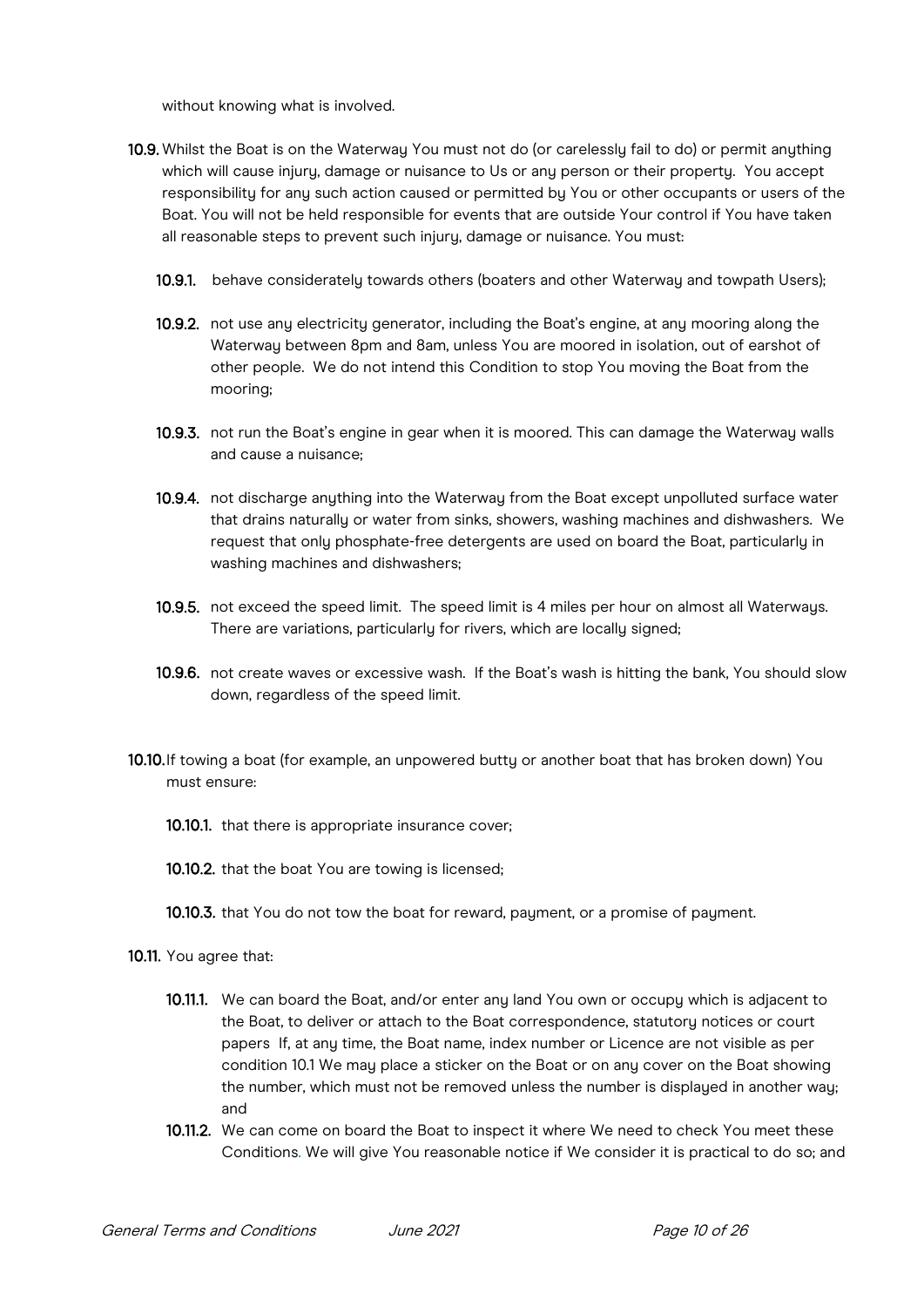- 10.11.3. We can cross the Boat for the purpose of accessing any adjacent boat that cannot reasonably be accessed from the bank. We will give You reasonable notice if We consider it is practical to do so.
- 10.12.You agree that We may provide Your relevant personal details including Your contact details such as Your name and address to anyone (or their insurer) who We believe has a legitimate interest to have the details. For example, following an incident or alleged incident involving the Boat where personal injury or damage to property may have occurred.
- 10.13. You agree that where We believe You have failed to comply with the Conditions, We may exchange information relating to You and/or the Boat with third parties who are assisting Us. This may include contractors, mooring providers and individuals or organisations with a legitimate interest or duty in exchanging information about You.
- 10.14. In addition to Condition 10.13 and 10.14 above, We will use Your personal information as set out in Our Privacy Policy here:<https://canalrivertrust.org.uk/cookie-and-privacy-policy>
- 10.15. You must be 18 years or older to be issued with a Licence for a Powered Boat.
- 10.16. You will not behave in a wau that causes Our emplouees or representatives to fear violence or feel harassed or distressed. This includes verbal abuse or threats. It includes harassment, aggressive behaviour, or physical assault. If others on your Boat behave this way, we may take action against Your Licence

## 11. Navigation Rules

- 11.1. The Waterwaus can be dangerous places. The safetu of all of Our users and people is veru important to Us. We do Our best to make the Waterways as safe as possible. Due to their historic character and heritage, it is impossible for Us to adapt them to make them completely safe without losing the character and heritage We try to conserve. As a result, there are risks for those that use them. For the safetu of those who use the Waterwaus and those who work or live on or near them it is essential that You are familiar with the following:
	- 11.1.1. You and Your crew must make Yourselves aware of the possible dangers on the Waterways You are travelling on. You must act in a way that minimises risk of harm to people and property. There are many good boat handling courses available and We recommend these to all boat crews;
	- 11.1.2. We publish 'The Boaters' Handbook' and accompanying information, which is available from Our Website at<http://canalrivertrust.org.uk/boating/navigating>[-the-waterways/boat](http://canalrivertrust.org.uk/boating/navigating-the-waterways/boat-handling)[handling.](http://canalrivertrust.org.uk/boating/navigating-the-waterways/boat-handling) You should keep a copy on board the Boat and encourage all crew members to follow it.
	- 11.1.3. The Boaters' Handbook contains information common to inland waterways generally. More detailed local information can be found in Our local boaters' guides which are available on Our Website.
- 11.2. The Boat Licence does not give You any priority of passage on the Waterway. You must follow the directions of Our employees and volunteers who may decide which boats have priority.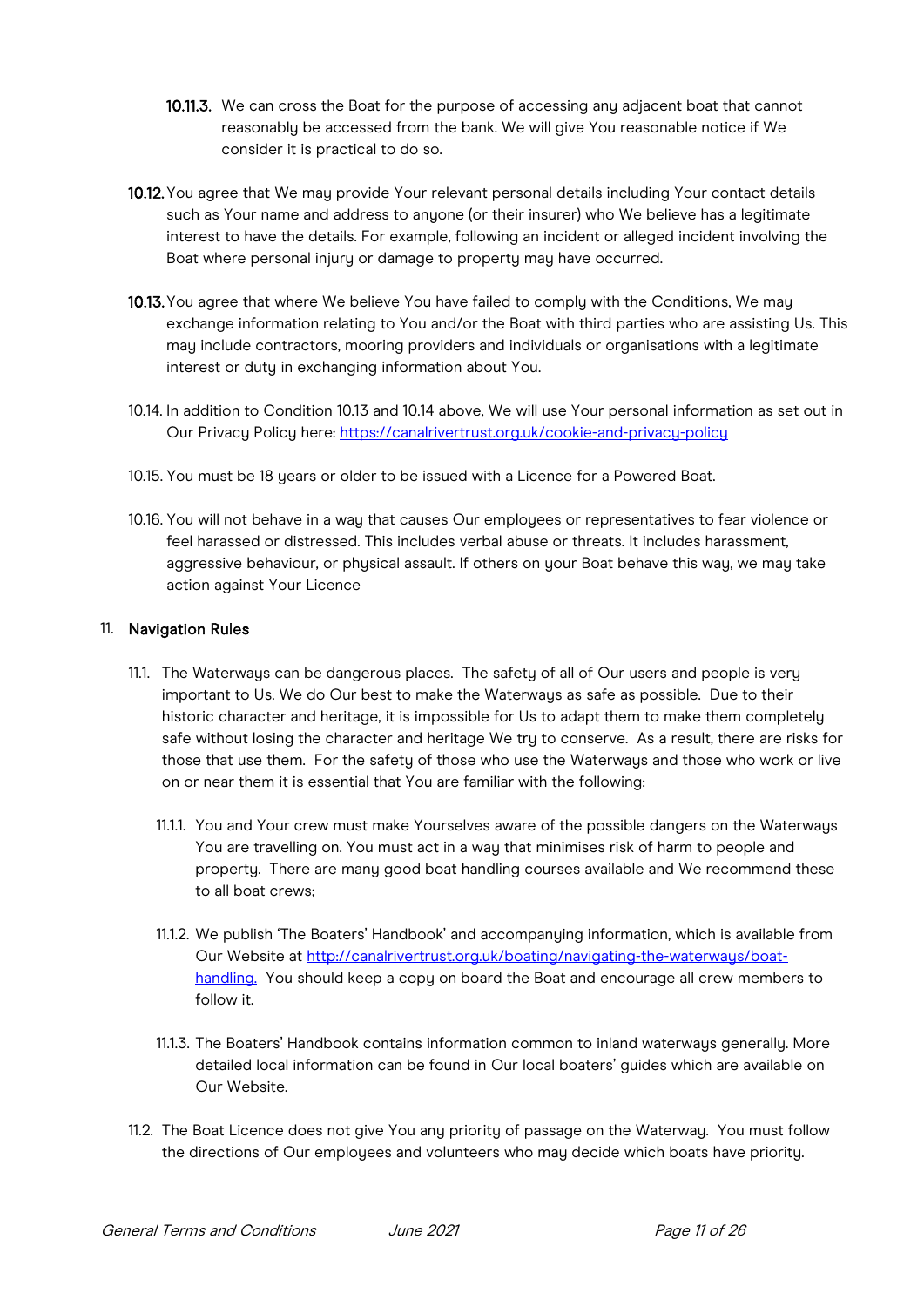- 11.3. You are responsible for assessing if it is safe to use the Waterway in flood or strong stream conditions. Our regional enquiries teams may be able to assist. The most recent flood warnings can be obtained from the Environment Agency, either on the internet at [http://www.environmentagency.gov.uk/](http://www.environment-agency.gov.uk/) or by telephone on 0845 988 1188 (minicom 0845 602 6340).
- 11.4. You must share locks up to their capacity. There is no right to lone use of a lock.
- 11.5. There is no general restriction on the use of locks by Portable and Unpowered Boats. However, in the interest of safety and to conserve water, local restrictions may apply. We encourage users to carry portable and unpowered boats around locks if possible. If it is not possible, We recommend using ropes to pass the Boat through the lock. It is safest if nobody is on board the Boat while it is in the lock. Our local instructions must always be followed.
- 11.6. You must not obstruct the towpath or use Our land for storing items from Your Boat.
- 11.7. You must not use or park any vehicle on Our towpaths or land unless We have already given Our permission.

## 12. Termination

- 12.1. We will write and tell You if We think You have broken the Conditions of Your Licence. We will explain how We think You have broken them. Subject to Condition 12.3, We will tell You what You need to do and how long You have to put things right. We will give You at least 28 days.
- 12.2. If You do not put things right in the time We have given You, We will terminate the Licence. You will have to remove the Boat from Our Waterwaus within 28 daus. We will return the cost of the unused part of the Licence (see Refund Terms) from the date the Boat is removed from the Waterway.
- 12.3. If You repeatedly breach these Conditions, fail to pay for the Licence or We reasonably believe that there is serious risk to people's health and safety, or of damage to any property or pollution, We may do one of the following:
	- 12.3.1. immediately suspend Your Licence. We will investigate to decide whether the breach can be put right. Whilst Your Licence is suspended You may not use the Boat to navigate on Our Waterways. The Boat must remain moored where We tell You whilst We investigate. We will tell You when and if the boat can leave this mooring location. You may move the Boat before We complete Our investigation if You remove it from Our Waterways; or
	- 12.3.2. terminate Your Licence immediately. This can happen if We decide the breach cannot be put right. We will also terminate the Licence when the number of repeated breaches is unreasonable and/or likely to risk the health and safety of others. We will not refund any suspension period or remaining licence period if the Licence is terminated under this condition 12.3.
- 12.4. If We suspend Your Licence under Condition 12.3.1, at the end of Our investigation We may terminate Your Licence immediately or will tell You what to do, and how long You have, to put things right. If You don't put things right in the time We give You, Your Licence will be terminated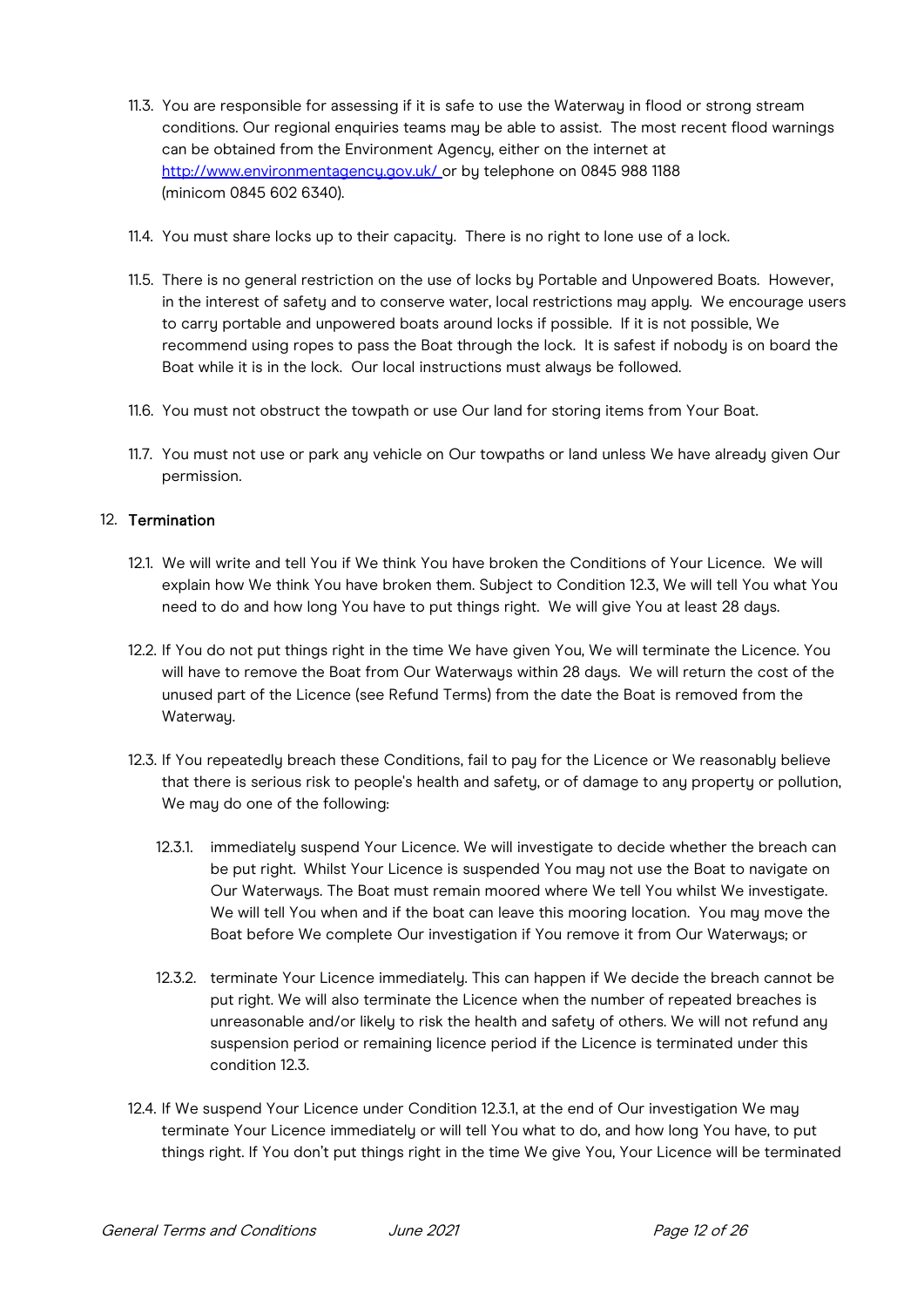under Condition 12.2.

12.5. If Your Licence is terminated under this Condition 12, You will remove the Boat from Our Waterways. If You do not, We will remove it and may look to recover any costs from You. You will not apply for a new Licence during what would have been the licence period. If You apply for a new Licence during this period, We will not grant it.

## 13. Navigation Stoppages and Closures

- 13.1. The Licence fee allows the correctly licensed boat to be on Trust Waterways. The Licence is not a guarantee of access or availability of the Waterway.
- 13.2. We will do our best to keep the Waterway open for navigation. We might need to put Closures in place because of unforeseen events or essential maintenance and repair work. Except in emergencies or when it is unavoidable, we will try to plan maintenance work to cause You the least disruption. When we can, we will advertise closures and how long we think they will be in place for. This will allow You to plan Your cruising around closures. There may be times beyond our reasonable control when closures over-run. We will advertise delays as quickly as possible. There may be other times beyond our reasonable control, when we must close part or, exceptionally, all of the Waterway.
- 13.3. If We must close the Waterway as described in Condition 13.2, We will not refund any of Your licence fee, where the Boat remains on the Waterway.
- 13.4. We are not liable for any damages or loss caused by closure of the Waterway unless We are negligent and cause personal injury or death.

#### 14. Refunds

- 14.1. We will only refund Licence fees for 6 and 12 month leisure Boat Licences, where the Boat has been removed from the Waterway or sold to a new owner.
- 14.2. We will not send Your refund until the Boat has been removed from Our Waterways and We have received Your completed 'Change of Details' form.
- 14.3. To request a refund, You must email or write to Our Boat Licensing team. You may also call Our customer services team.
- 14.4. We will only refund any unused, whole months left of the Licence period. We count this from the day We receive Your refund request to the end of Your Licence. If You pay by instalments, We will not refund any instalments already paid.
- 14.5. Schedule 4 contains specific refund conditions that may apply to Your Licence.

#### 15. General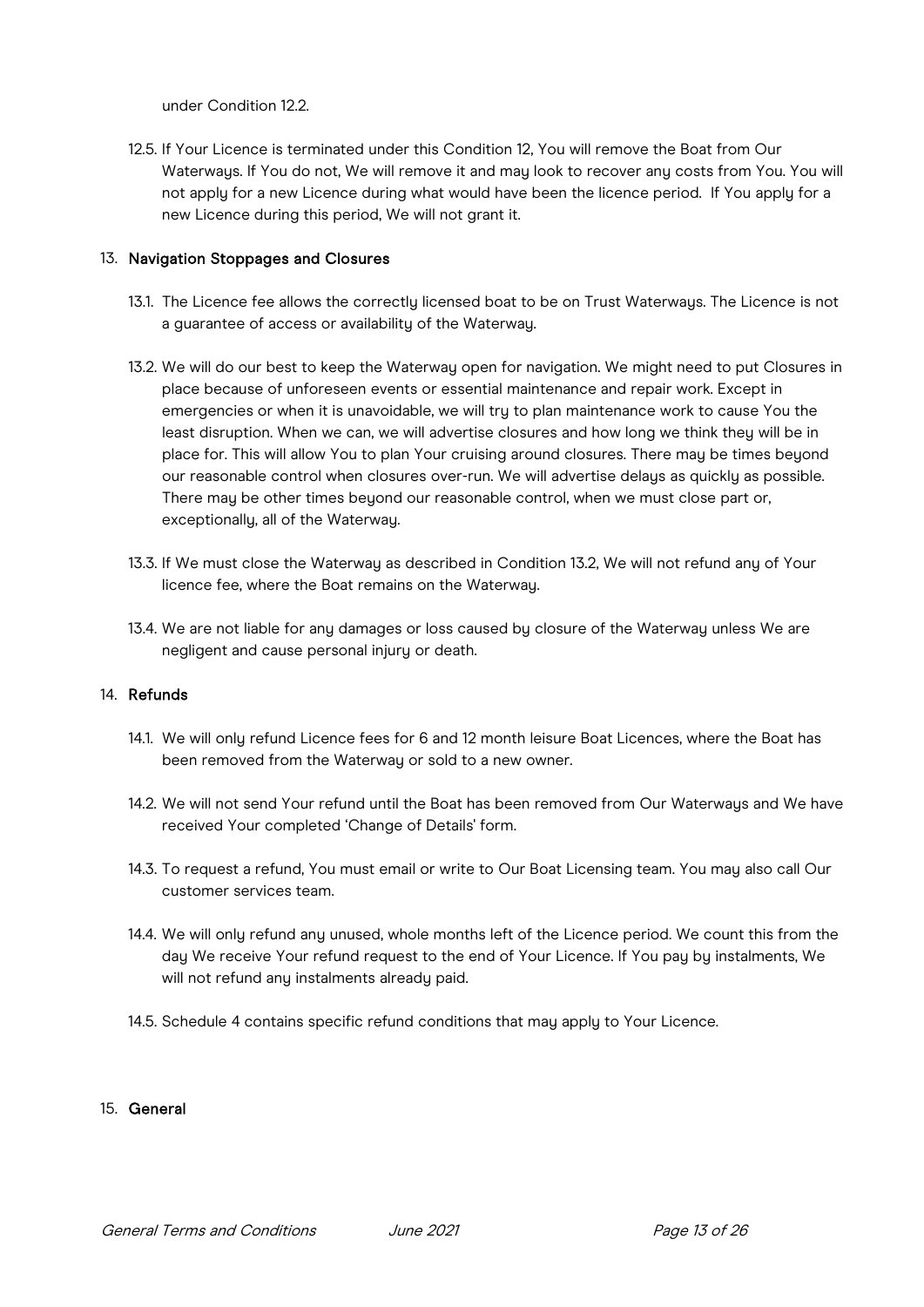- 15.1. These Conditions are between the Trust and You. No third party shall have any rights under the Contracts (Rights of Third Parties) Act 1999 to enforce any of these Conditions.
- 15.2. If any competent authority finds any part of these Conditions to be invalid or unenforceable in whole or in part, the rest of these Conditions and the remainder of the part in question will remain valid.
- 15.3. If We do not exercise any right under these Conditions it does not mean We waive that right unless expressly stated by Us in writing.
- 15.4. Any remedies We have set out in these Conditions do not prevent Us from relying on any other remedies or rights that We may have.
- 15.5. These Conditions are governed by English and Welsh law and You agree to submit to the exclusive jurisdiction of the Courts of England and Wales.
- 15.6. The headings in these Conditions are for convenience only and shall not affect their interpretation.
- 15.7. Any part of these Conditions that is expressly or implicitly intended to start when the licence is terminated or expired or is intended to continue after termination or expiry will remain in full force and effect and will continue.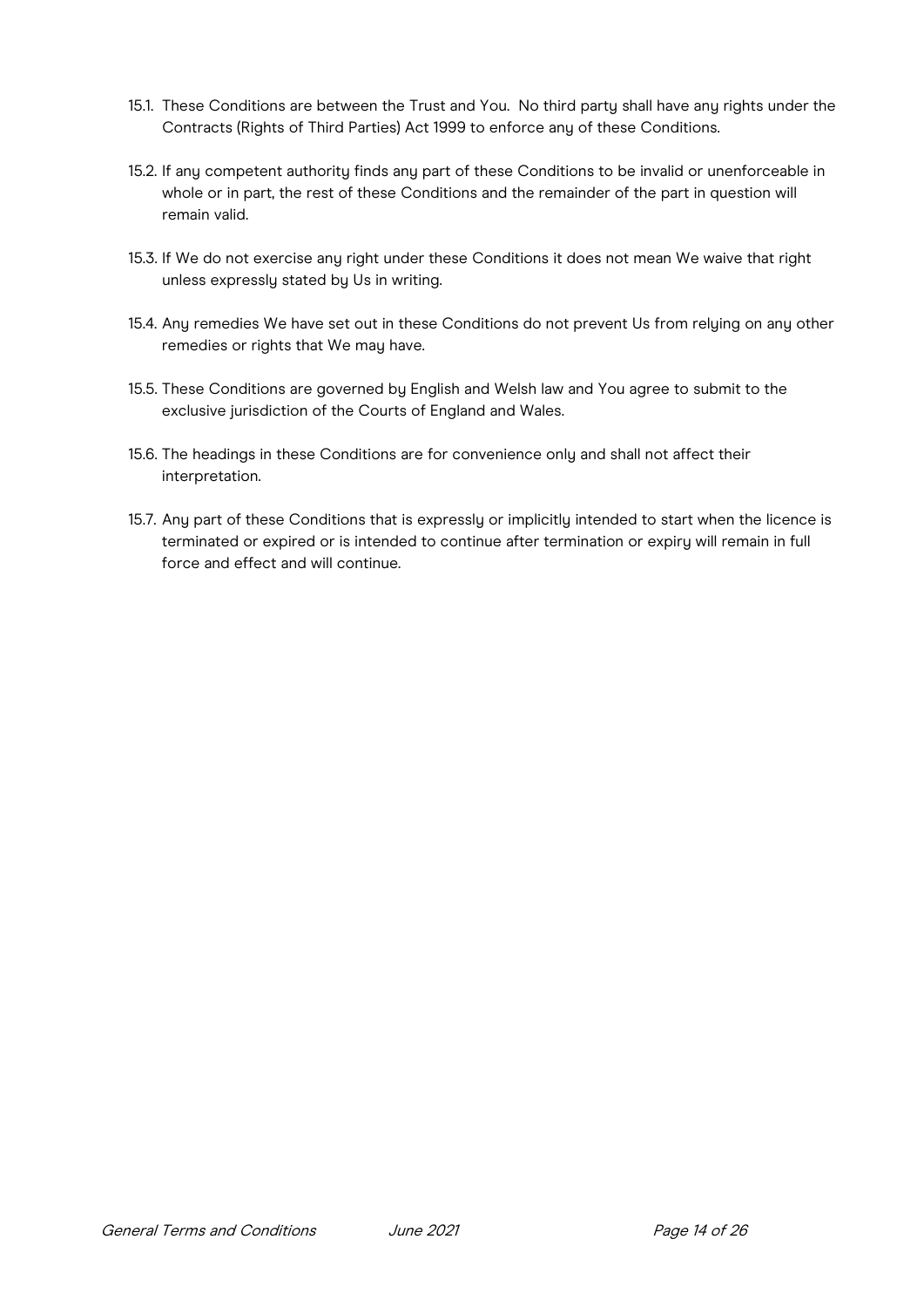# SCHEDULE 1

# GUIDANCE FOR BOATERS WITHOUT A HOME MOORING

- 1. If a boat is licensed without a home mooring<sup>1</sup> it must move on a regular basis. This Guidance<sup>2</sup> seeks to explain in day to day terms the nature of the movement that must take place.
- 2. There are three key legal<sup>3</sup> requirements:-
	- the boat must genuinely be used for navigation throughout the period of the licence.
	- unless a shorter time is specified by notice the boat must not stay in the same place for more than 14 days (or such longer period as is reasonable in the circumstances); and
	- it is the responsibility of the boater to satisfy the Trust that the above requirements are and will continue to be met.

## "Navigation"

The law requires that the boat "will be bona fide used for navigation throughout the period of [the licence]".

'Bona fide' is Latin for "with good faith" and is used by lawyers to mean 'sincerely' or 'genuinely'.

'Navigation' in this context means travelling on water involving movement in passage or transit.4

Therefore, subject to stops of permitted duration, those using a boat licensed for continuous cruising must genuinely be moving, in passage or in transit throughout the period of the licence.

Importantly, short trips within the same neighbourhood, and shuttling backwards and forwards along a small part of the network do NOT meet the legal requirement for navigation throughout the period of the licence.<sup>5</sup>

The terms 'cruise' and 'cruising' are used in this quidance to mean using a boat bona fide for navigation.

"Place" The law requires that stops during such cruising should not be "in any one place for more than 14 daus".

"Place" in this context means a neighbourhood or locality, NOT simply a particular mooring site or position<sup>6.</sup>

Therefore, to remain in the same neighbourhood for more than 14 days is not permitted. The necessary movement from one neighbourhood to another can be done in one step or by short gradual steps. What the law requires is that, if 14 days ago the boat was in neighbourhood A, by day 15 it must be in neighbourhood B or further afield. Thereafter, the next movement must be at least to neighbourhood C, and not back to neighbourhood A (with obvious exceptions such as reaching the end of a terminal waterway or reversing the direction of travel in the course of a genuine cruise).

What constitutes a 'neighbourhood' will vary from area to area – on a rural waterway a village or hamlet may be a neighbourhood and on an urban waterway a suburb or district within a town or city may be a neighbourhood. A sensible and pragmatic judgement needs to be made.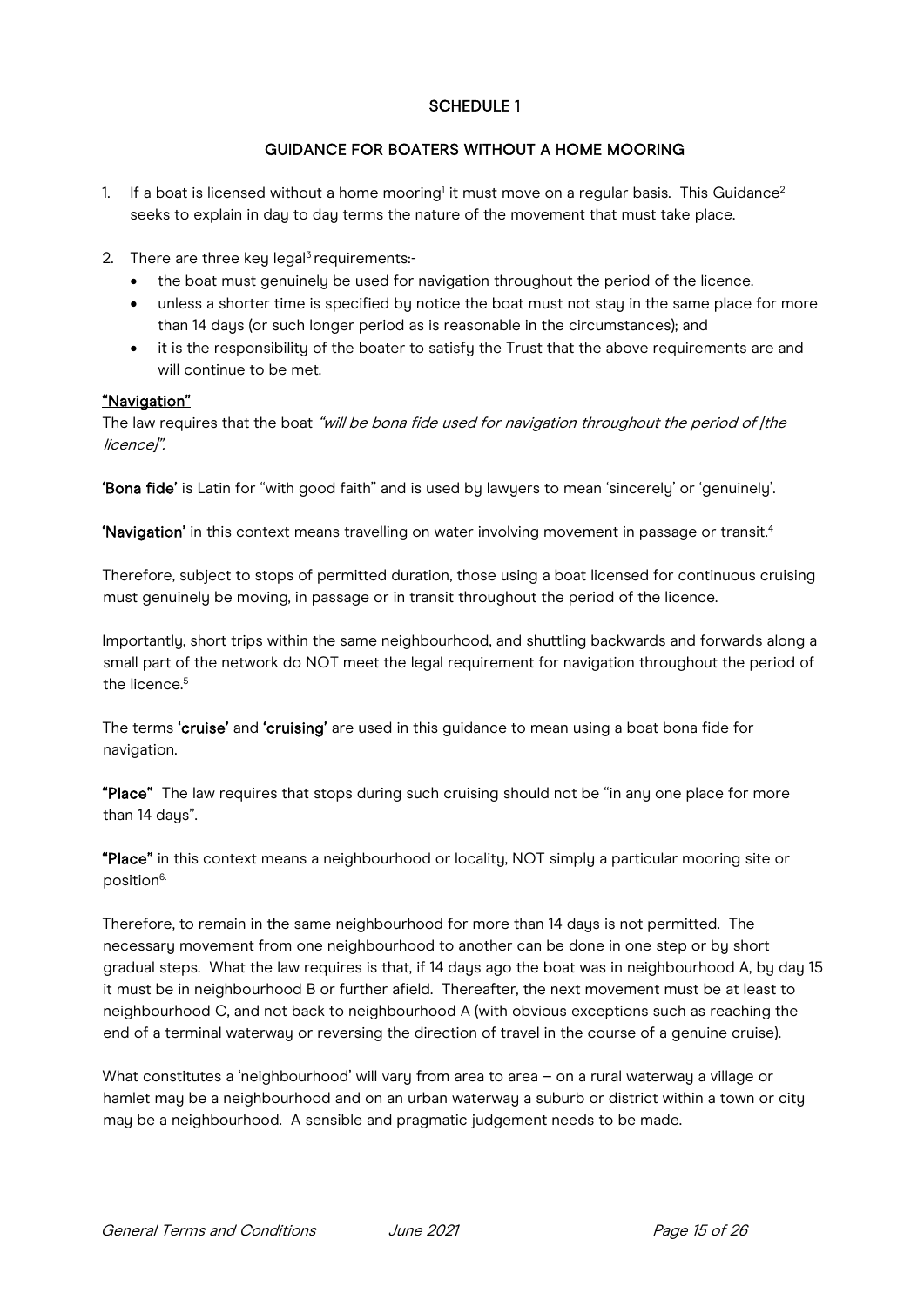It is not possible (nor appropriate) to specify distances that need to be travelled, since in densely populated areas different neighbourhoods will adjoin each other and in sparsely populated areas they may be far apart (in which case uninhabited areas between neighbourhoods will in themselves usually be a locality and also a "place").

Exact precision is not required or expected – what is required is that the boat is used for a genuine cruise.

## "14 days or such longer period as is reasonable in the circumstances"

Circumstances where it is reasonable to stay in one neighbourhood or locality for longer than 14 days are where further movement is prevented by causes outside the reasonable control of the boater.

Examples include temporary mechanical breakdown preventing cruising until repairs are complete, emergency navigation stoppage, impassable ice or serious illness (for which medical evidence may be required).

Such reasons should be made known immediately to local Trust enforcement staff with a request to authorise a longer stay at the mooring site or nearby. The circumstances will be reviewed regularly and reasonable steps (where possible) must be taken to remedy the cause of the longer stay - e.g. repairs put in hand where breakdown is the cause.

Where difficulties persist and the boater is unable to continue the cruise, the Trust reserves the right to charge mooring fees and to require the boat to be moved away from popular temporary or visitor moorings until the cruise can recommence.

Unacceptable reasons for stauing longer than 14 daus in a neighbourhood or locality include a need to stay within commuting distance of a place of work or of study (e.g. a school or college).

#### Boater's Responsibility

The law requires the boater to satisfy the Trust that the bona fide navigation requirement is and will be met. It is not for the Trust to prove that the requirement has not been met. This is best done by keeping a cruising log, though this is not a compulsory requirement. If however, the Trust has a clear impression that there has been limited movement insufficient to meet the legal requirements, it can ask for more information to be satisfied in accordance with the law. Failure or inability to provide that information may result in further action being taken, but only after fair warning<sup>7.</sup>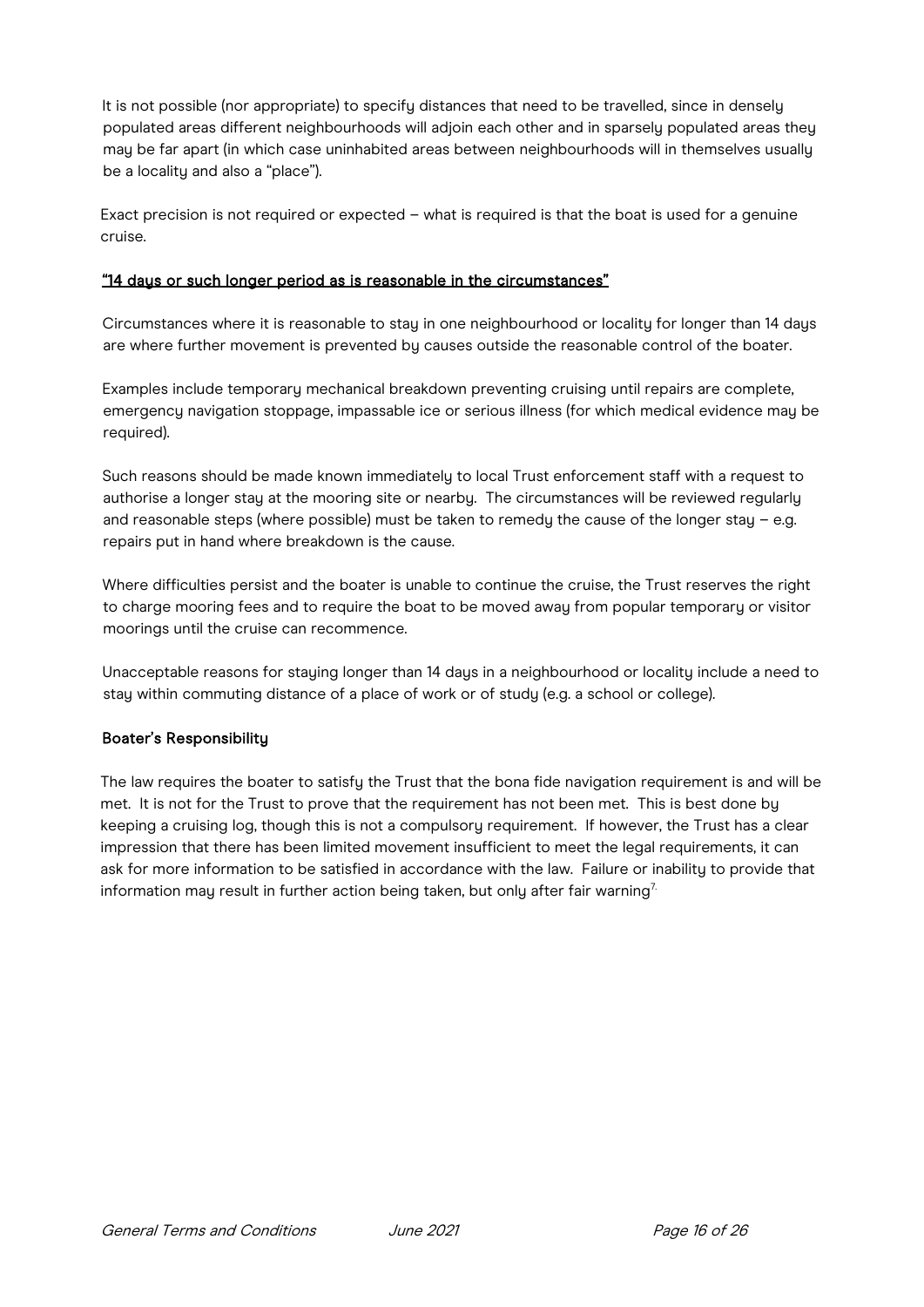## **NOTES**

Summary of Guidance for Boats without a home mooring

Boats without a home mooring must be engaged in genuine navigation throughout the period of the licence.

- They must not stay moored in the same neighbourhood or locality for more than 14 days.
- It is the boater's responsibility to satisfy us that they meet these requirements.
- 1. 'Home Mooring' is "a place where the vessel can reasonably be kept and may lawfully be left".
- 2. This Guidance does not have the force of law but seeks to interpret the law as set out in s.17 of the British Waterways Act 1995. The language of the Act is generic and, as with all statutes, requires interpretation. The Guidance is based on professional legal advice, including from Leading Counsel, and is believed bu the Trust to reflect the correct legal interpretation of the Statute. The Guidelines issued in 2008 Were considered by the court in the case of British Waterways v Davies in the Bristol County Court. The Judge expressly found that Mr Davies' movement of his vessel every 14 days (whilst remaining on the same approximate 10 mile stretch of canal between Bath and Bradford on Avon) was not bona fide use of the vessel for navigation. These Guidelines have been updated and refined in the light of that Judgment.
- 3. Section 17(3)(c) of the British Waterways Act 1995 states that we may refuse a licence ("relevant consent") unless:
	- (i) we are satisfied the relevant vessel has a home mooring or:
	- (ii) "the applicant for the relevant consent satisfies the Board that the vessel to which the application relates will be used bona fide for navigation throughout the period for which the consent is valid without remaining continuously in any one place for more than 14 days or such longer period as is reasonable in the circumstances."
- 4. The Canal & River Trust places reliance on the meaning given to the word "navigation" in the case of Crown Estate Commissioners v Fairlie Yacht Slip Limited. Whilst a decision of the Scottish courts, the English courts can, and have, taken the views of the Scottish Judge into account. In that case the basic concept and essential notion of the word "navigation" was said to be "passage or transit", the underlying concept being one of movement.
- 5. The Judge in the case of *British Waterwaus v Davies* referred to in Note 2 above expresslu confirmed that moving a vessel every 14 days on a 10 mile stretch of canal between Bath and Bradford on Avon was NOT use of the vessel bona fide for navigation.
- 6. The Shorter Oxford Dictionary gives some 8 separate principal meanings for the noun 'place'. Therefore the rules of legal interpretation require the meaning that most appropriately fits the context to be used. Since 'navigation' means travelling by water and 'travel' means a journey of some distance, the word 'place' in this context is used by the Act to mean an "area inhabited or frequented by people, as a city, town, a village etc." (meaning 4b in the Shorter Oxford Dictionary).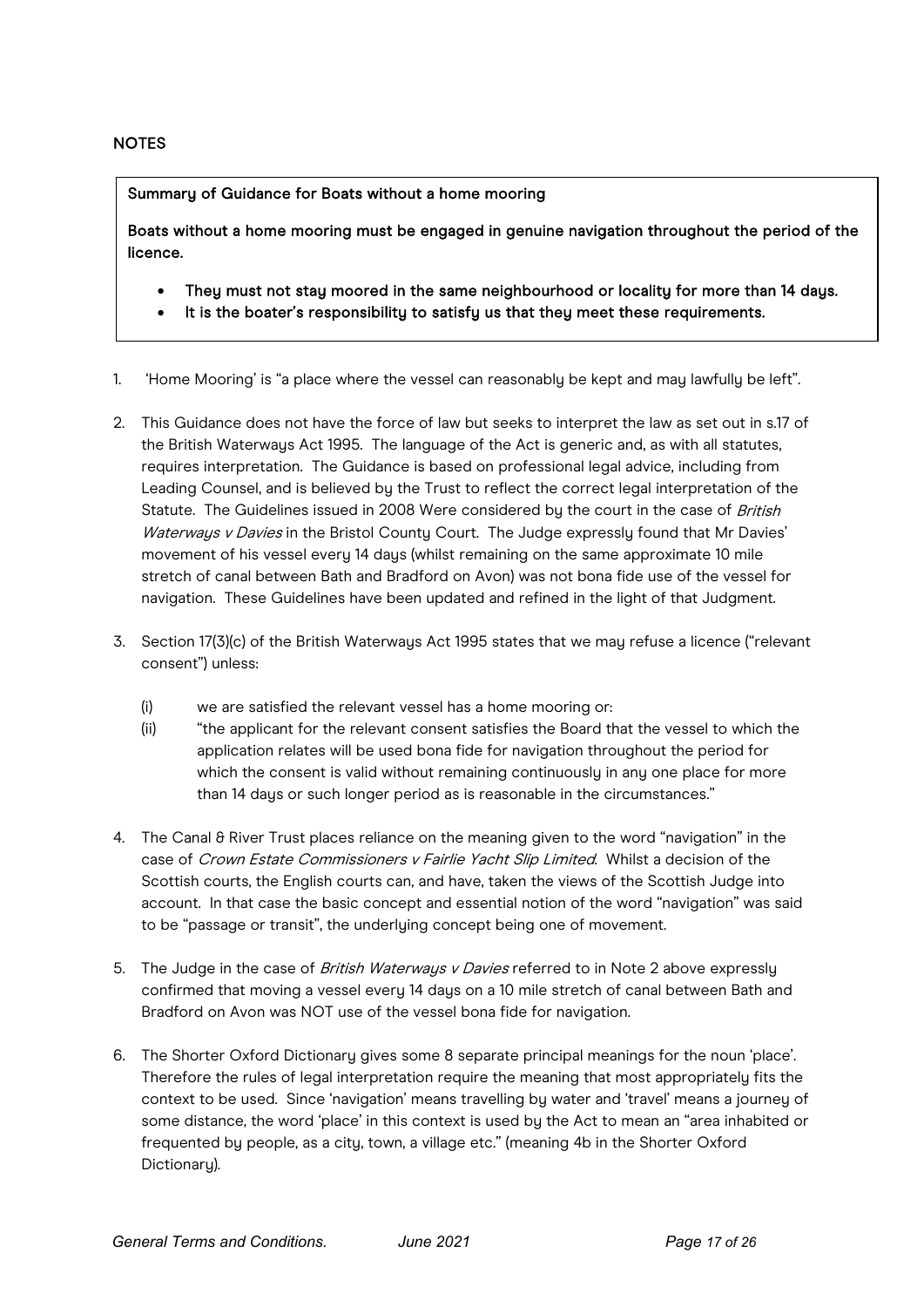7. Enforcement of the legal requirements will be based on observations by the Trust. If initial observations indicate insufficient movement to meet the legal requirements, the boater(s) will be advised why the observed movement is considered insufficient and be asked to keep adequate evidence of future movements. Failure then to meet the movement requirements, or to provide evidence of sufficient movement when requested by the Trust, can be treated as a failure to comply with s.17 of the 1995 Act. After fair warning the boat licence may then be terminated (or renewal refused). Unlicensed boats must be removed from Trust waters, failing which the Trust has power to remove them at the owners' cost.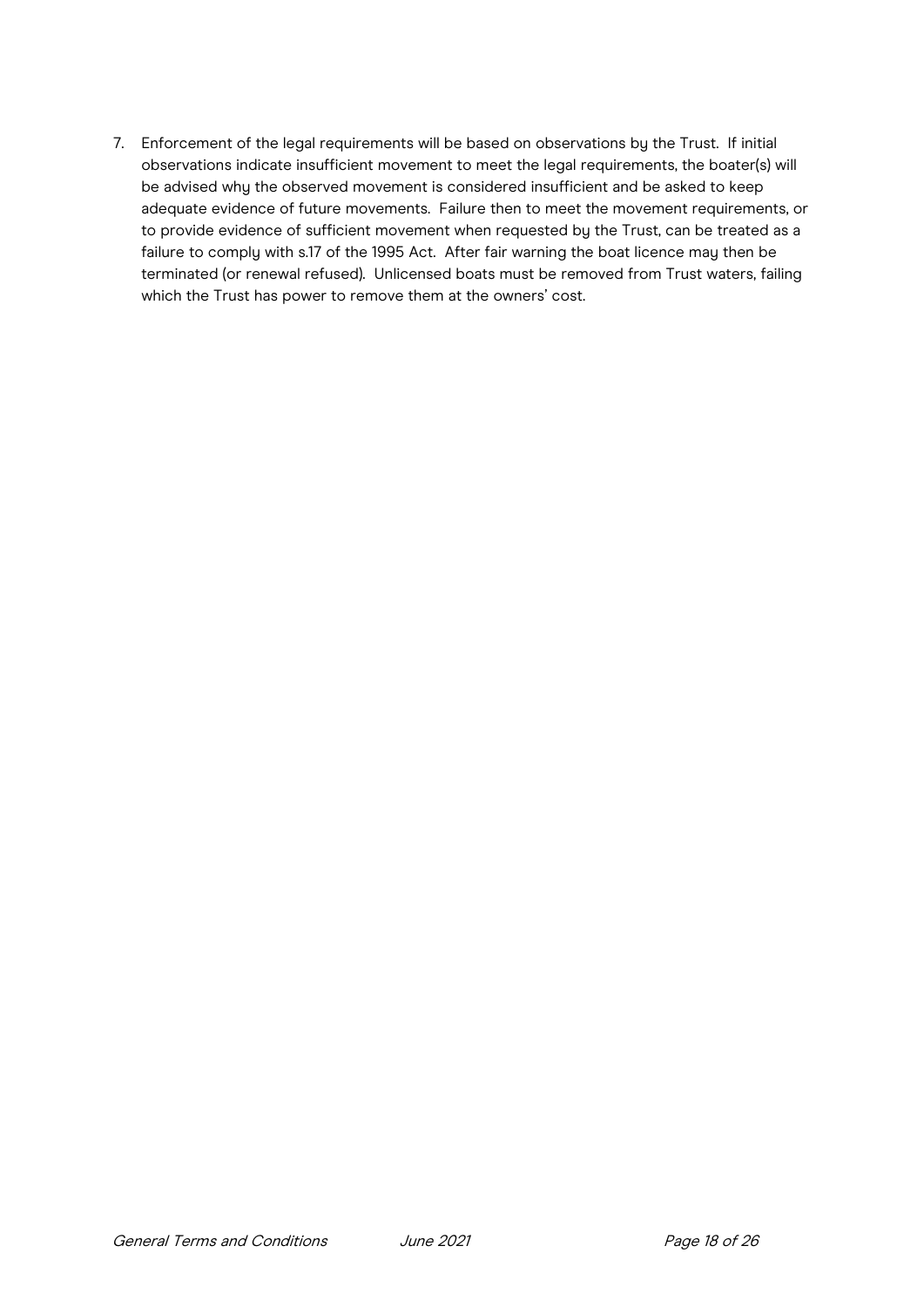# SCHEDULE 2

# LICENCE FEES

## Calculating Licence Fees

- 1. Licence Fees are calculated using a combined calculation of length and beam. If Your Boat has a beam measurement of over 2.16m (7"1ft) Your licence fee will be calculated using the current length of Your boat combined with the new width bands indicated below. The fees are published o[n](http://www.canalrivertrust.org.uk/licensing) [www.canalrivertrust.org.uk/licensing.](http://www.canalrivertrust.org.uk/licensing) Printed copies are available from Our Customer Service Team on 0303 040 4040
	- Band 1: 2.16m (7ft 1") and below
	- Band 2 over 2.16m (7ft 1") up to and including 3.24m (10ft 7.5")
	- Band 3 over 3.24m (10ft 7.5")

## Prompt Payment Incentive

- 2. The Licence Fee varies with the length and beam of boat and how promptly You renew the licence when it becomes due. The fees are published on [www.canalrivertrust.org.uk/licensing.](http://www.canalrivertrust.org.uk/licensing) Printed copies are available from Our Customer Service Team on 0303 040 4040
- 3. The fee tables for long term licences in England  $\theta$  Wales show three prompt payment rates:
	- 3.1. the (lower rate) prompt payment discount rate applies as long as You pay in full in advance of the Licence start or renewal date by person in cash or by cheque.
	- 3.2. the (mid rate) prompt payment discount rate applies if You Pay in monthly instalments by Direct Debit.
	- 3.3. the (upper rate) prompt payment discount rate applies Pay in full or by Direct Debit, credit or debit card using customer self-serve (online Web licensing) except where You pay late (see below).
- 4. The qualifying criteria for the prompt payment discount rates are as follows:
	- 4.1. the payment and correctly completed application and any attachments or enclosures must have been received by the Canal & River Trust, licensing agent or completed via the online Web licensing portal before the start date of the licence. In cases of doubt where We have no record of receiving an application, We will accept a formal proof of posting from Royal Mail or other professional dispatch service,
	- 4.2. if the Boat is being introduced onto Our Waterways for the first time, providing that the Licence is purchased before the Boat enters Our Waterways;
	- 4.3. We will also allow the prompt payment discount rate for brand new boats providing the application is received no later than two weeks after the issue date of the safety certification;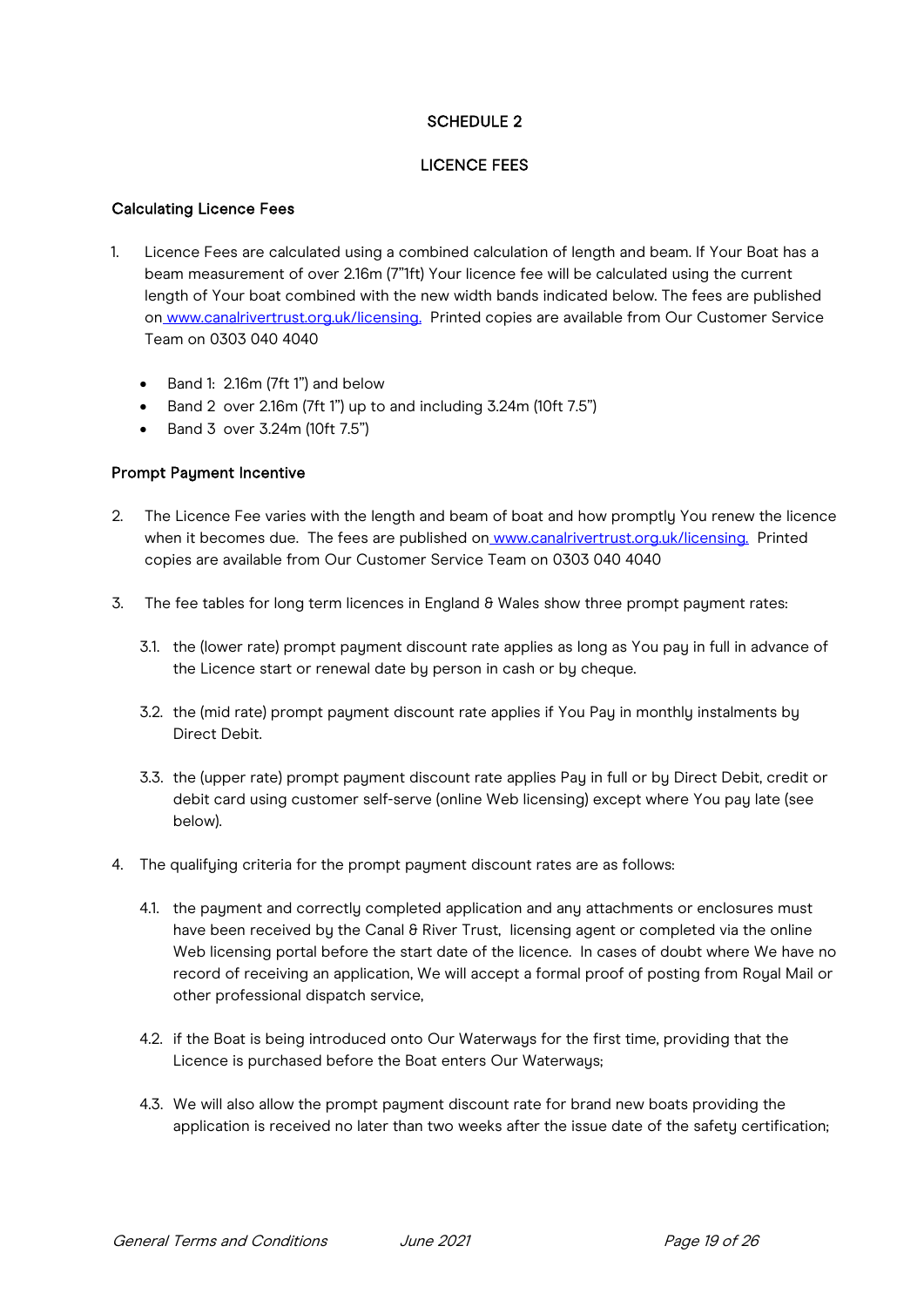- 4.4. if the Boat is returning to Our Waterways after being kept elsewhere, You may purchase the Licence at the prompt payment discount rate providing You supply evidence that the Boat was removed from Our Waterways upon expiry of any previous licence. The Licence must be purchased before the Boat is returned to Our Waterways;
- 4.5. if the Boat has been kept on Our Waterways without a licence during the twelve months preceding Your application, the prompt payment discount rate will not be granted, regardless of who owned the Boat. Furthermore, the late payment charge will apply if We have evidence that the Boat has been on Our Waterway without a licence for more than one month;
- 4.6. these rules apply regardless of whether or not We have sent You a reminder to renew Your licence. It is Your responsibility to ensure that the Boat is correctly licensed at all times. We do not issue renewal reminders for licences of less than 12 months as these are mostly purchased by people who keep their boats on the Waterways for only part of the year.

## Fee Discounts

5. Subject to Condition 6 in this schedule, the following discounts may be applied to Your Licence Fee;

Description and conditions

| Disconnected Waterways    | 25% discount if the Boat has a long term mooring, and will remain<br>exclusively on one of the following Waterways: Bridgwater & Taunton,<br>Monmouth & Brecon, stretches of the Montgomery Canal not connected<br>to the main network, River Tees.                                                                          |
|---------------------------|------------------------------------------------------------------------------------------------------------------------------------------------------------------------------------------------------------------------------------------------------------------------------------------------------------------------------|
| Portable Powered boats    | 50% discount providing the Boat is:                                                                                                                                                                                                                                                                                          |
|                           | Portable;<br>Powered;<br>$\bullet$<br>not more than 5m long; and<br>٠<br>the engine is no larger than 4bhp on canals, or 10bhp on rivers.<br>٠                                                                                                                                                                               |
| Electric Motor            | 25% discount if the Boat has an electric motor as its sole means of<br>propulsion.                                                                                                                                                                                                                                           |
| Qualifying historic boats | 10% discount. Please see guidance notes and application form for this<br>discount.                                                                                                                                                                                                                                           |
| <b>Unpowered Butty</b>    | 50% discount for a butty boat more than 50ft long that never travels<br>separately from its motor boat. The motor boat must be licensed and<br>licences for motor and butty must be concurrent with the same start and<br>end date. To claim this discount, You must declare the name and index<br>number of the motor boat. |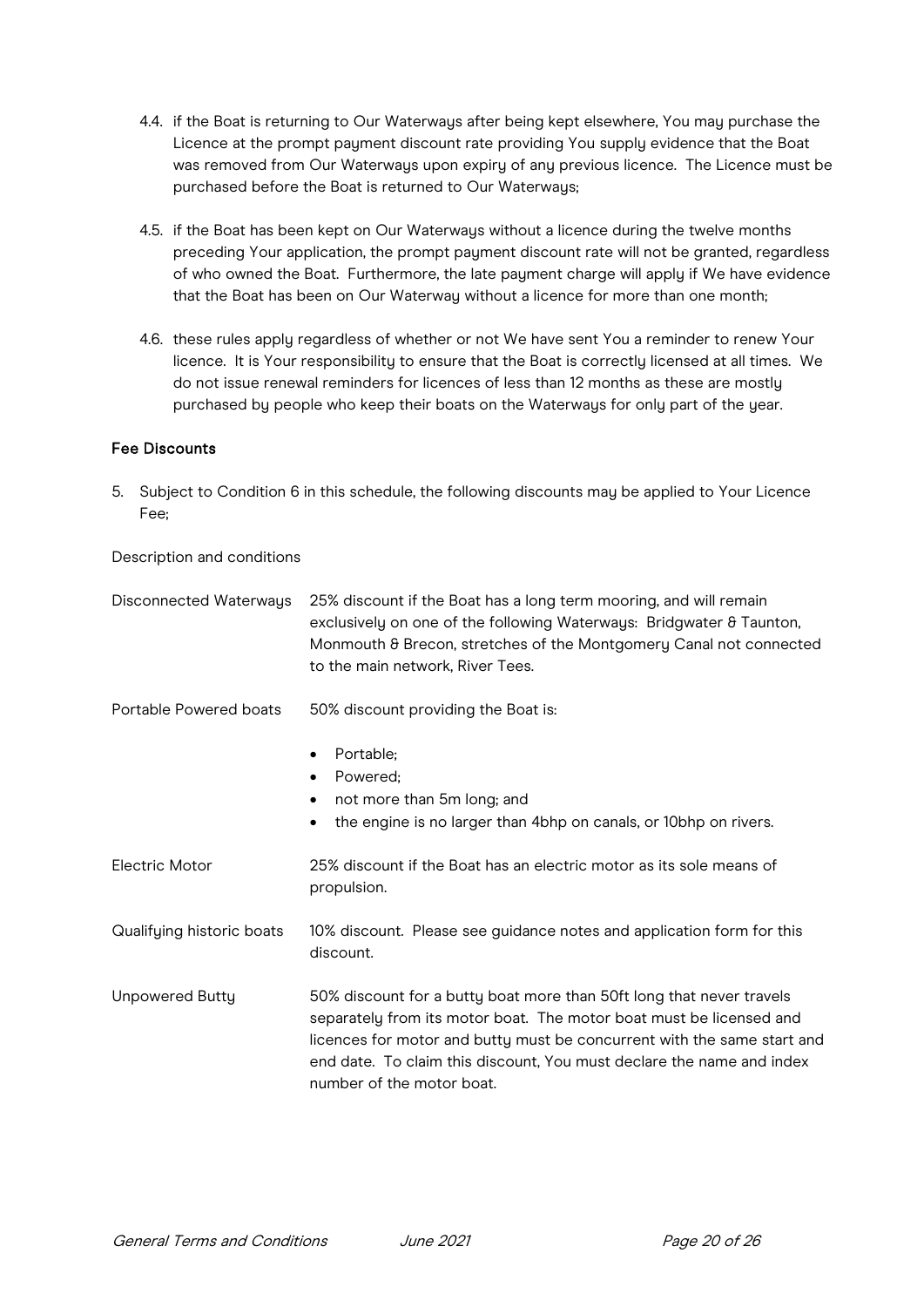- 6. The discount will be applied during the renewal. If more than one discount applies, the value of each one is calculated on the declining net balance. For example, if the full fee is £300 and the boat is eligible for the prompt payment discount rate and historic discount, the net payable would be  $£300 - 5\% = £285 - 10\% = £256.50$ .
- 7. Supporting evidence must be enclosed with the Application for all discounts above except the prompt payment rate.

## Renewing Your Licence

- 8. If You hold a 12 month licence, normally We will contact You by email or post shortly before the expiry date of Your Licence with a renewal application form. We can process Your renewal more quickly if You use this, and not a new application form. We do not issue renewal reminders for licences of less than 12 months as these are mostly purchased by people who keep their boat on the Waterways for only part of the year. You are responsible for ensuring that the Boat is licensed while it is on the Waterway.
- 9. 12 month licences for England & Wales can be renewed online or by telephone to Our Customer Service Team on 0303 040 4040 providing You can pay by debit or credit card and You have already sent Us Your current, valid evidence of compliance with Boat Safety Scheme Standards.

#### Application and renewal requirements

- 10. You're responsible for renewing Your Licence and ensuring Your Licence does not expire if You keep Your Boat on the Waterwaus. Please allow 15 working daus for the processing of a licence application. Delays will occur and You may lose the prompt payment rate if You do not:
	- 10.1. complete the online application form;
	- 10.2. ensure that the information We hold about You is correct and provide details of any changes or updates to the information We hold (including current insurance policy details – note that We no longer require a copy of the certificate;
	- 10.3. evidence of boat safety scheme compliance (see condition 6 of main terms for further details);
	- 10.4. home mooring location (see condition 3.4 of the main terms for further details);
	- 10.5. the correct paument:
	- 10.6. evidence as specified supporting any discount application.

#### Boat Index Number

11. If You are having a boat built and wish to sign-write Your index number on it in advance of it needing a licence, You may apply for an index number only. The cost of this service is £20 including VAT and this cost is non-refundable.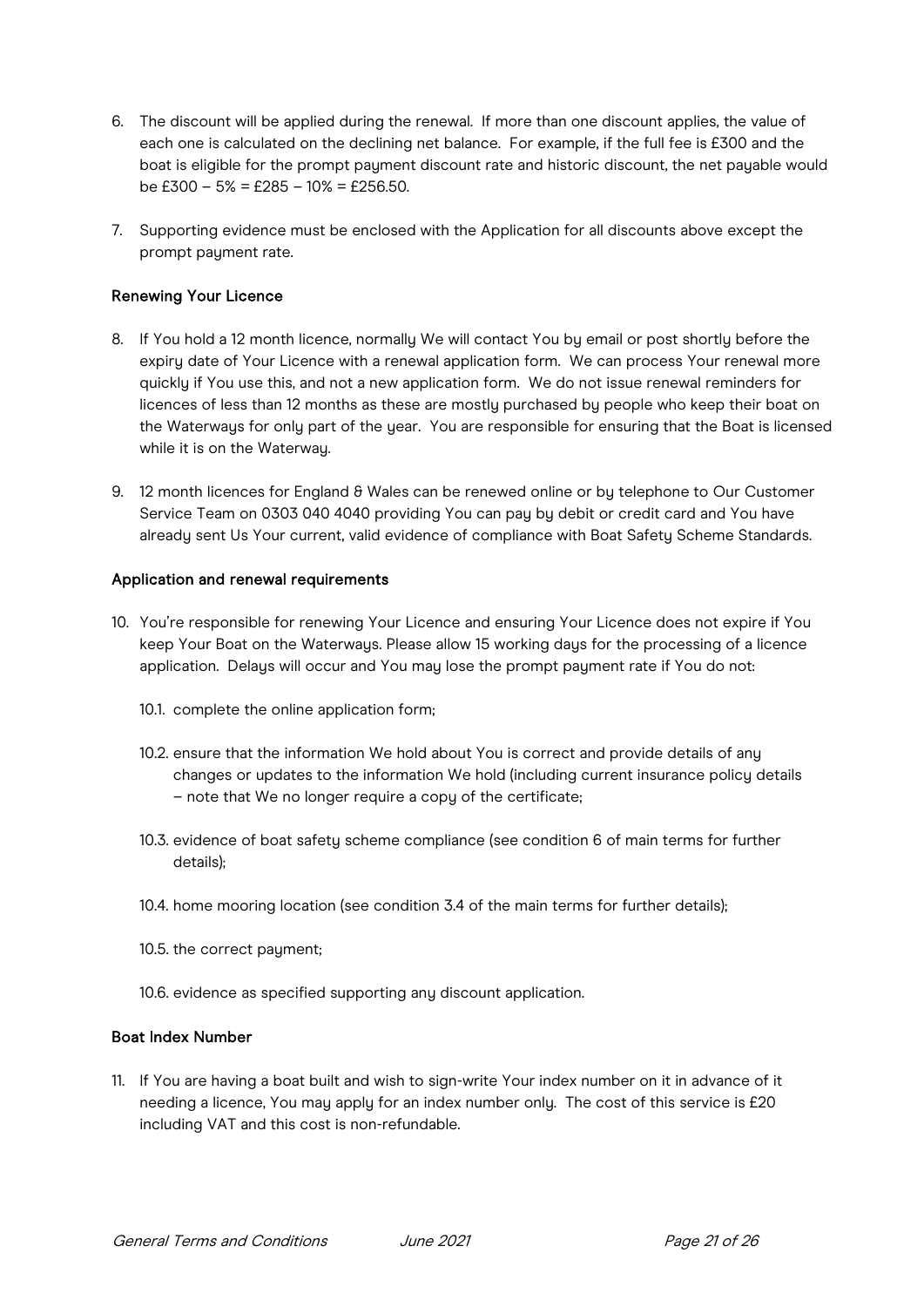# Change of details

- 12. In accordance with Condition 4.1 of the main terms and Condition 4 of Schedule 3, the Licence is personal to You and cannot be transferred.
- 13. The Licence is specific to the Boat and to You, so it is important that You notify Us if anything changes. You can update information regarding change of home address, change of boat name or mooring location by using Your online customer account or alternatively calling Our Customer Service Team on 0303 0404040.
- 14. If You sell or give the Boat to someone else You must let Us know as soon as possible by completing the Boat Transfer section on Your online customer account or by contacting Us in writing. You should include details of any changed names, addresses or telephone numbers.
- 15. We will record any change to the name of the Boat, so that the next licence issued carries the new name. We will not issue new licence discs before the current licence expires unless You specifically request this (a £20 charge applies for the replacement).
- 16. If You do not let Us know the new owner's or broker's details, the Boat will remain registered in Your name and You will be responsible for its future licensing.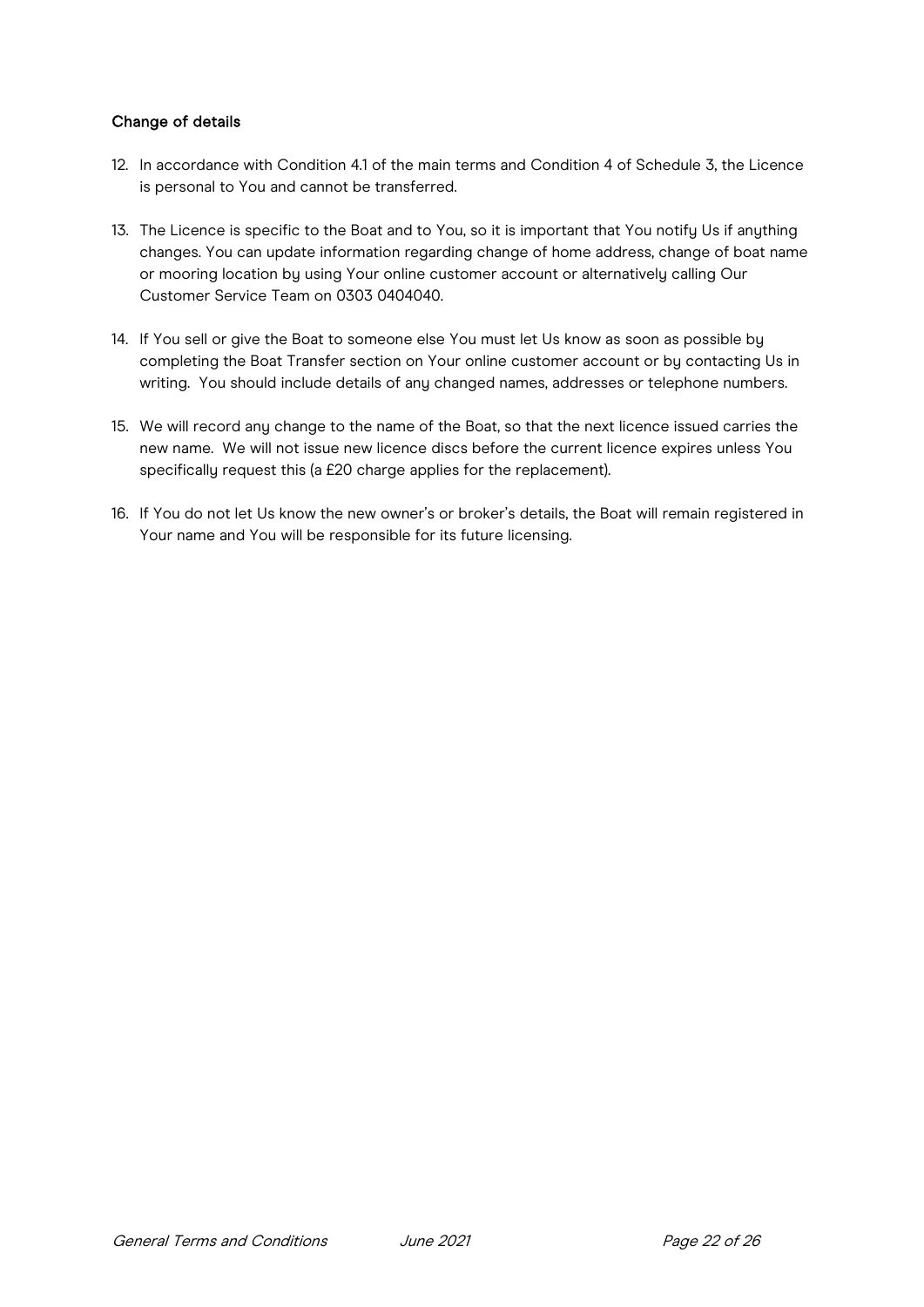# SCHEDULE 3

# PAYMENT TERMS

## Payment methods

- 1. We accept payment by the following:
	- 1.1. most major Debit / Credit cards (except AMEX);
	- 1.2. if the total fee due is more than £100, We also offer a Direct Debit facility for 12 month licences;
	- 1.3. cheque crossed and payable to the Canal & River Trust

# Paying by Direct Debit

- 2. You may make a single payment, or spread the cost over 5 or 9 instalments. For 9 instalments, the first payment will be 20% of the total due and the remainder is spread equally over the next 8 months. For 5 instalments, the total due is divided equally.
- 3. We may research Your credit rating before allowing this option.
- 4. The Licence is personal to You and, in making Your application You are committing to pay the total cost of the Licence even if You choose to pay by direct debit instalments.
- 5. Once You have set up a direct debit instruction, We will automatically collect payment in respect of the licence renewal providing that We hold valid boat safety certification for You, unless You tell Us not to at least 15 working days before the licence expiry date. We will notify You in advance of the payment dates and amounts. We can collect direct debits on the 1st, 8th, 16th and 24th dau of each month - You can show Your preferred date on the application form. If You do not specify a preferred date for collection, We will collect payments on the date that best fits Your request.
- 6. You are responsible for maintaining valid third party insurance cover for the Boat and Our automatic renewal of the licence is made on this understanding. See Schedule 1.
- 7. You must notify Us if You change any of Your bank or building society details after setting up a direct debit.
- 8. We need 15 working days' notice if You do NOT want Us to collect a payment that You previously authorised. You must also notify Your bank or building society.
- 9. We can collect payment from only one bank account per customer. If You have any other direct debit arrangements with the Canal & River Trust, please ensure that they all relate to the same bank account.

#### Missed payments and cancellation of direct debit.

10. If We are unable to collect a payment because of insufficient funds in Your account, a further attempt will be made to collect it after 10 working days. If it is not possible to collect the money on this second attempt We will automatically cancel Your direct debit and all outstanding amounts become due immediately. Similarly, if You cancel Your direct debit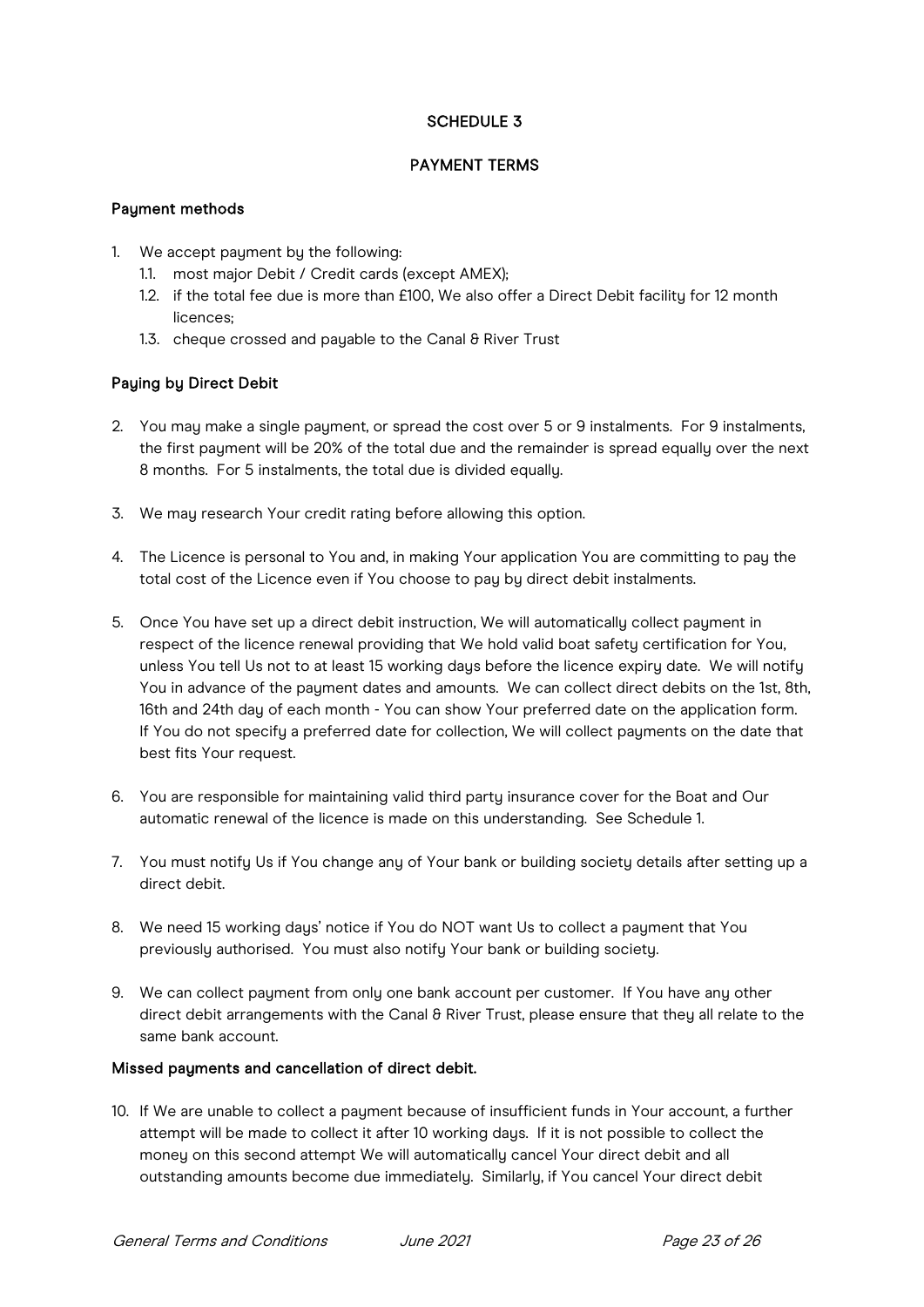instruction, the outstanding portion of the full Licence fee becomes due immediately.

- 11. If We do not receive the outstanding amounts due, the Licence may be terminated. In this case You must remove the Boat from Our Waterways. If You fail to remove the Boat from Our Waterways, We can do so at Your expense and take action to recover any debt.
- 12. Owing to the cost of dealing with direct debit defaults, We reserve the right to charge a handling fee of £30. You may also incur legal costs if We have to instruct solicitors to recover the debt. If You default on Your direct debit payments, We may refuse to grant You a direct debit facility in the future.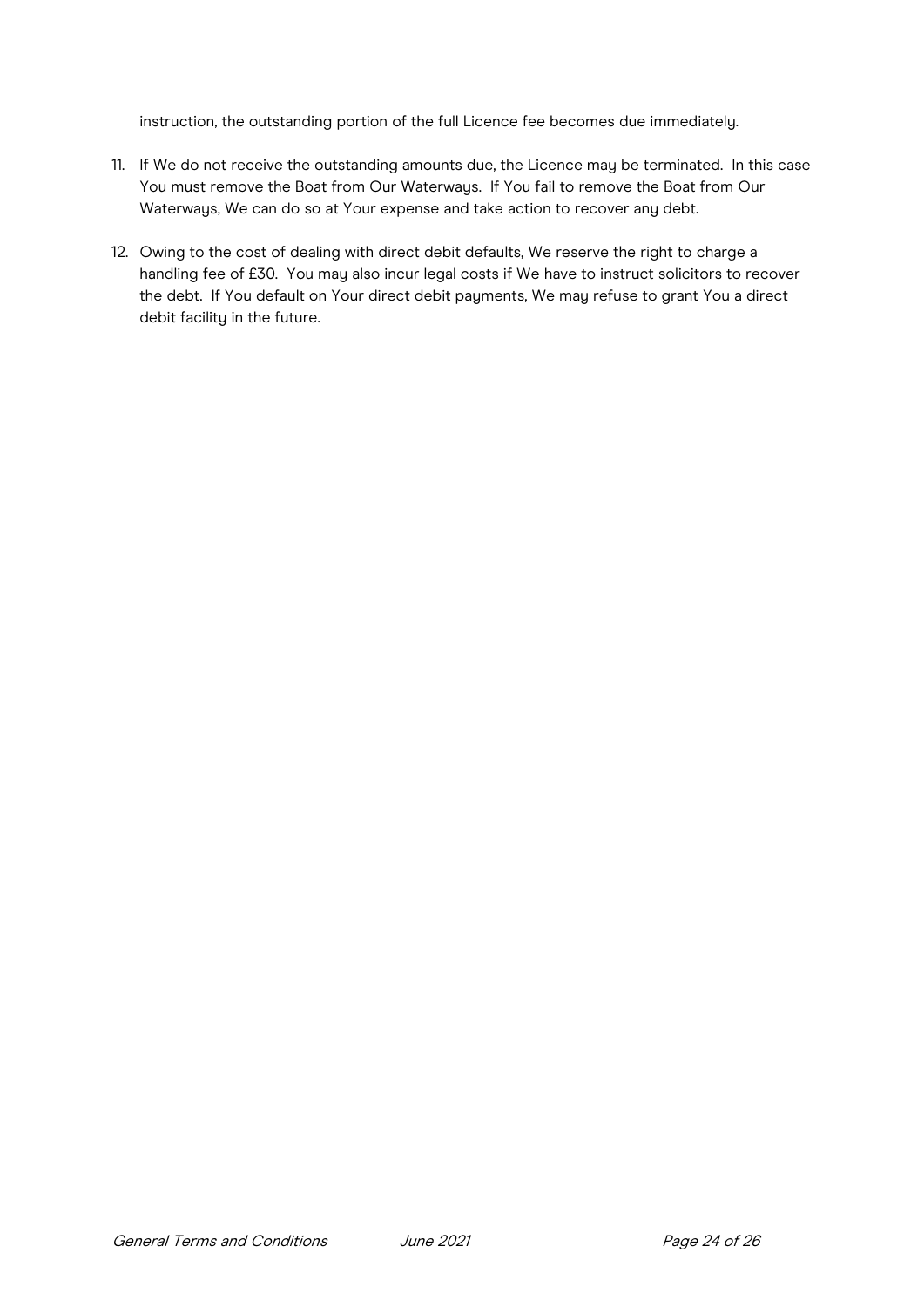## SCHEDULE 4

## ADDITIONAL CONDITIONS FOR SPECIFIC LICENCES

- 1. Conditions applicable to River Only Licence
	- 1.1. The Rivers Only licence is valid for use on the following river waterways:
		- 1.1.1. Avon (Hanham Lock to Bath)
		- 1.1.2. Bow Back Rivers
		- 1.1.3. Fossdyke & Witham (Torksey to Boston)
		- 1.1.4. Lee Navigation (Hertford to Limehouse)
		- 1.1.5. Limehouse Cut
		- 1.1.6. Ouse and Ure (Goole to Ripon)
		- 1.1.7. Severn (Stourport to Gloucester)
		- 1.1.8. Soar Navigation (Trent Junction to Leicester)
		- 1.1.9. Stort Navigation
		- 1.1.10. Tees (Tees Barrage to Low Worsal)
		- 1.1.11. Trent (Shardlow Gainsborough, including the Nottingham & Beeston Canal)
		- 1.1.12. Weaver Navigation (Winsford Bridge to Manchester Ship Canal)
		- 1.1.13. River Weaver (Winsford Bridge to Shrew Bridge)
	- 1.2. Boats with Rivers Only Licences navigating between the River Trent and River Ouse via the Stainforth & Keadby Canal, Aire & Calder Navigation and the Selby Canal may do so at no extra charge providing they stay no longer than seventy-two hours on these Canals.
	- 1.3. Bu statute, the price of a Rivers Only Licence shall be no more than 60% of the cost of a Licence to use canals and rivers and if You transfer ownership of the Boat, the Trust will issue a new Rivers Only Licence to the new owner for the unexpired portion of the licence, without charge.
- 2. Conditions applicable to Gold Licence
	- 2.1. The Gold Licence is valid for use on Our Waterwaus long with:
		- 2.1.1. River Thames